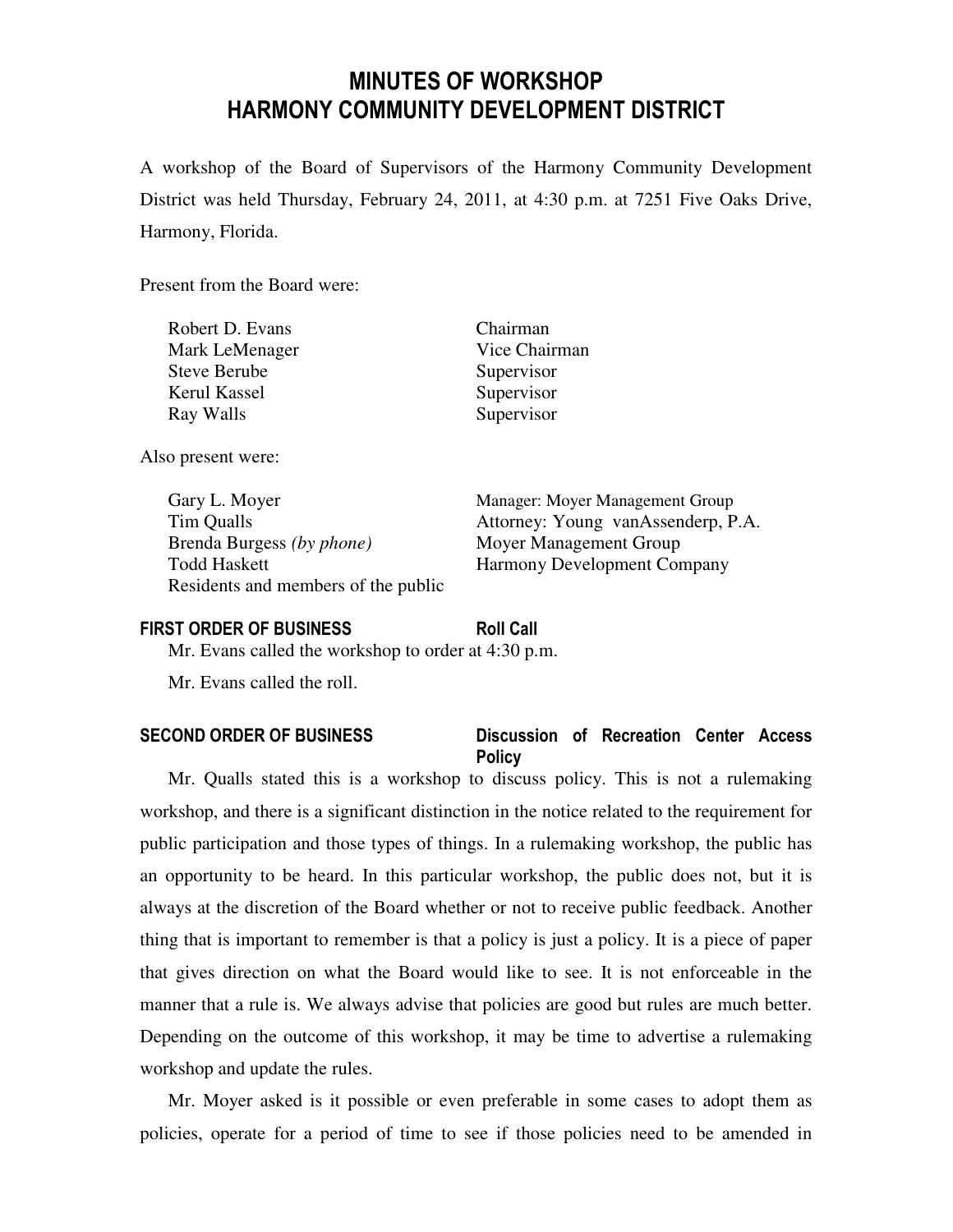anyway, and then at a later date go through rulemaking, based upon your success or failure with the policy? Is that appropriate?

Mr. Qualls stated yes, it is appropriate and I think there is some wisdom in doing that. The advertising costs involved would be much lower in doing it only once, and you can test the policies to be sure they work. It is sometimes difficult, and therefore, important to make sure people are aware of the policies. I see policies referred to by Board members in the minutes, and I have never seen those policies. It is important that if this rises to the level of a written policy, that the public is made aware of it and then you can truly be testing the effectiveness of the policies. There is a lot of wisdom in doing that.

Mr. LeMenager stated I have already expressed to Mr. Moyer that I really did not understand what we were supposed to be doing here today in this workshop. When I look at last month's minutes on pages 22 and 23, I thought the concept of this was to publicize it in Harmony Notes and an email blast, for example, with a placard that actually says the nature of this workshop, so that we can have a nice crowd of people to give us their feedback. As a point of fact, Mr. Haskett recommended that this workshop be held next month and not this month. I am not really sure what we are doing here.

Mr. Berube stated I remember Mr. Haskett's comment about that, and I think it was related more to putting a formal policy together as well as the timing, because we did not know the timing then of what was going to happen with the gates. I am sure the background work is happening for the gates, but to date, there have been no changes to the gates. I think Mr. Haskett's commentary was that two meetings from then we will have more of the physical modifications in place, but I think this workshop got moved up earlier so that we can get our discussions today into the Harmony Notes. In order to do that, their deadline for material is March 7, 2011, for publication in April.

Mr. LeMenager asked so we are discussing what we want to put in the Harmony Notes to tell residents what is about to happen and to make them aware of it?

Mr. Berube stated yes. My interpretation of what we are trying to do today is to try to develop a rough set of guidelines so that we can share them in the Harmony Notes and look for the response from the residents to see what the commentary is, similar to what Mr. Moyer mentioned to testing the policies. If there were 40 residents in the audience tonight, plus the five of us Board members, addressing these policies, this will be a very long meeting.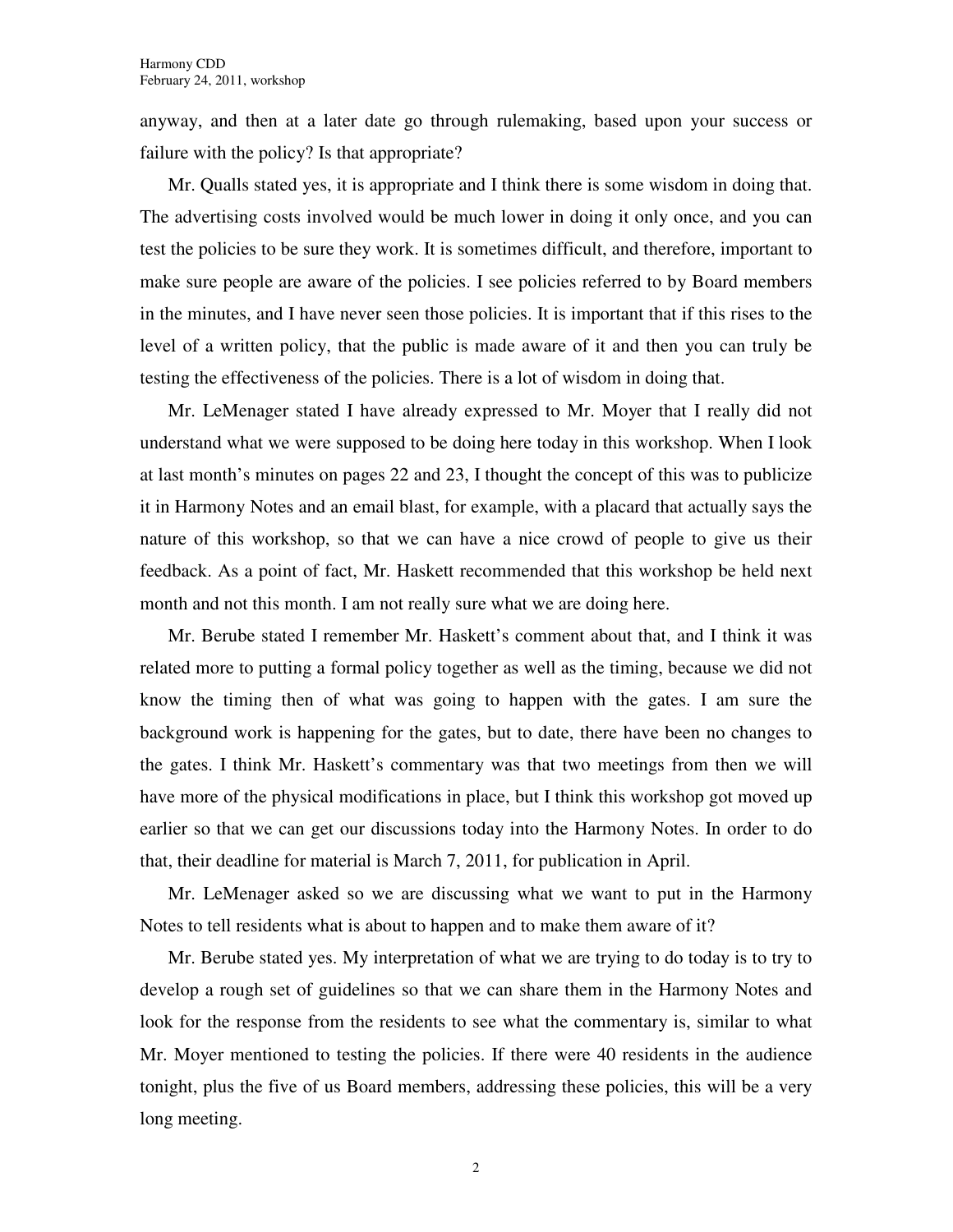Mr. LeMenager stated they can each speak for three minutes and share their comments.

Mr. Evans stated I agree with what all of you have said. It is my understanding that we are trying to come up with a broad outline for the administration of recreation center cards. That is really what this discussion is about because we are not the first to go through this. There may be some procedures that other people have used that they liked and some they did not, and we are trying to find out what works best for us. This is a discussion about how would we address some of these potential issues that may arise and to come up with something that will be fair and amicable.

Mr. Moyer stated we have not even come to a conclusion on how many cards we are going to issue per family, whether or not we are going to charge for the cards, and other basic things that I think the Board ought to have some consensus on before we go live with this program.

Mr. Berube stated we need to start with the cards. Are we considering biometric cards that have a finger print impression?

Mr. Haskett stated not at this point.

Mr. Evans asked are we doing cards with a photograph?

Mr. Haskett stated yes.

Mr. Evans asked we can program when each card expires?

Mr. Haskett stated yes.

Mr. Evans stated if someone signs a one-year lease, we can program their cards to expire at the end of that lease automatically without trying to track them down. If they renew their lease, they can contact us to reactivate their cards and extend the date.

Mr. Berube stated we have not finalized everything regarding cards with the photograph.

Mr. Evans stated that is part of our discussion for this workshop. What is the information that Mr. Haskett just distributed?

Mr. Haskett stated it is a compilation of various rules that I found through other associations around the country and how they implement their system and their rules, as well as what some communities charge for their cards. My suggestion was the District will provide two cards per address initially and if the house is sold or leased, those cards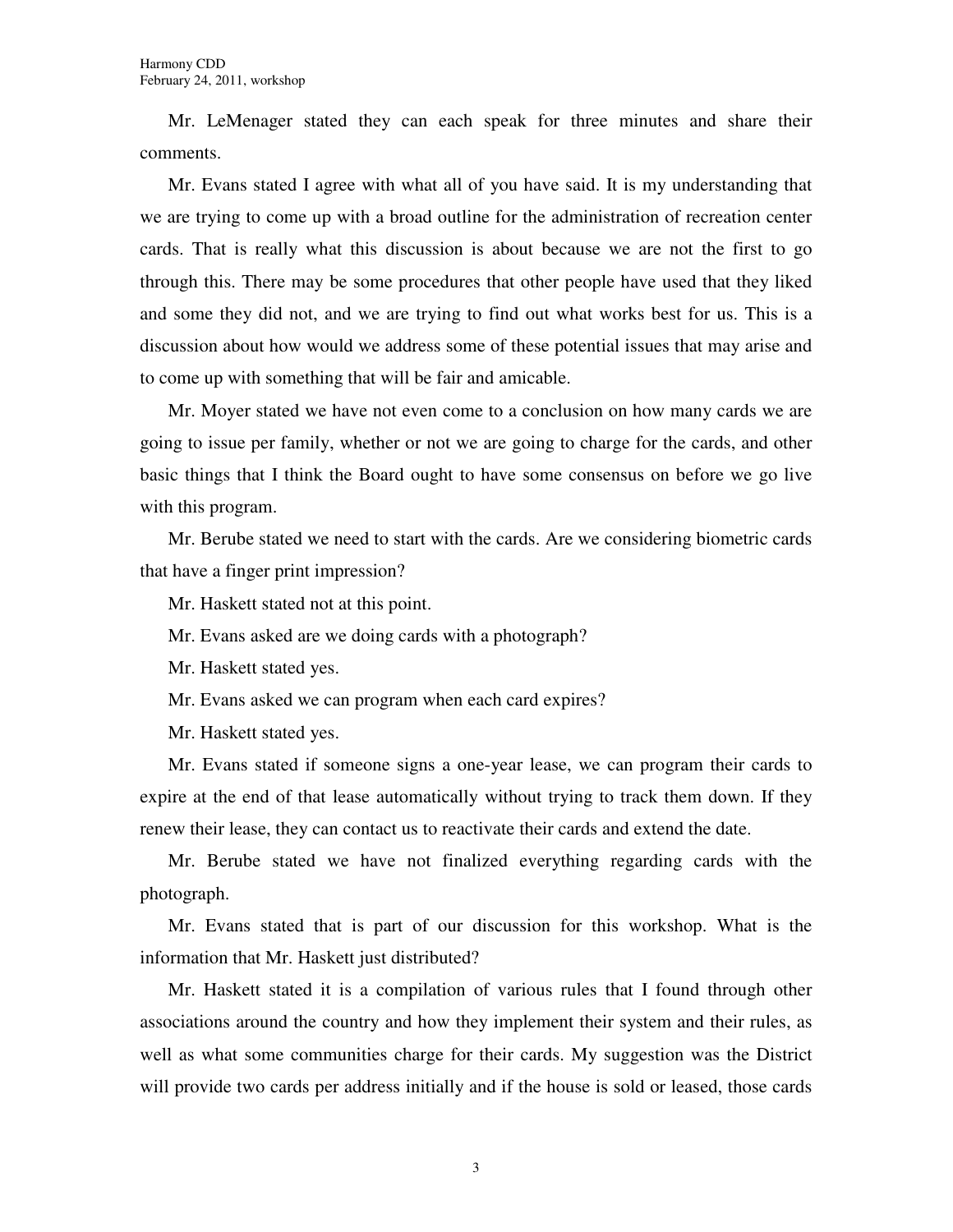will be deactivated and the new owner or tenant would then pay \$25 per card from that point forward.

Ms. Kassel asked if the former tenants give their cards to the owner or sent then to the CDD office to have new cards issued, there would not be a cost?

Mr. Berube stated yes, there will.

Mr. Haskett stated there should be since there will be administrative costs of processing everyone's paperwork who come in for new cards. If you go with the photograph on the access cards, those cannot be transferred to a new owner or tenant.

Mr. Evans stated the cards are not reusable.

Ms. Kassel stated in the past, the amount that was paid was a deposit in case you lost the key. Keys can also be transferred from person to person. We had a deposit system rather than a fee system. If you lost your key, then you lost your deposit and then you had to pay a deposit on a new key.

Mr. Haskett stated in looking through the policies that I received, I did not see any of them mention a deposit for their access cards. They instituted a fee or a charge.

Ms. Kassel stated that is not how it is in our accounting records. It is shown in our books and on our balance sheet as a liability.

Mr. Berube stated that is correct; we have \$875 in key deposits.

Mr. Haskett stated if someone wants their \$25 deposit back, then they should return their key in order to receive it.

Mr. Berube stated there are a number of these policies that I found online, as well as what Mr. Haskett provided to us. Most started out generous as we are contemplating doing and then they started restricting it, stopped issuing free cards, limited the number of cards people can have, and charged everyone for all cards issued so that it does not get out of control. That is what I have read. I think Mr. Haskett is suggesting that we issue the first two at no cost and then charge a fee for any additional cards. When you read the policies for Brighton Lakes CDD, everyone purchases all their cards and no one receives free cards.

Mr. Walls stated I like this, but it gets us away from pictures on cards, which I like, also. If you issue two cards per address, then those two cards remain with that address. Then you do not have to worry about a family of four with two teenaged kids. Your household has two cards and you pass them around your family members as you need to.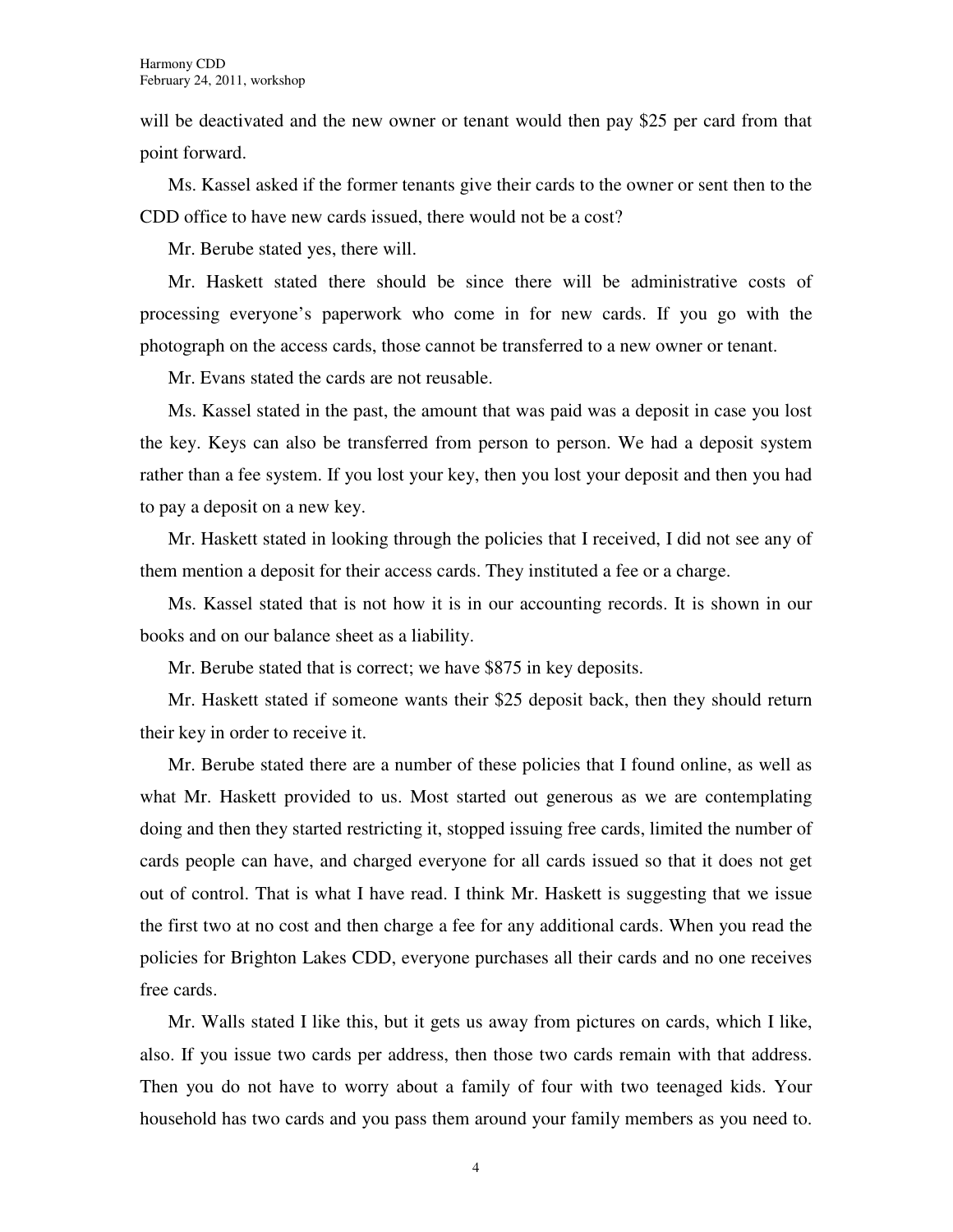That gets us away from people having to travel 90 minutes to two hours round trip to go to Celebration to get their pictures taken. I want to go with the option that gives us the most security with the least hassle. If you sell your house and you get your cards from the previous owner, I do not see why you should have to purchase new cards. The cards will still work. If you do not get your cards from the previous owner, then you can purchase new cards.

Mr. Berube stated therein lies the problem. If the previous owner takes his cards with him and moves to St. Cloud and his cards are still active, he can use his card to use our pools anytime he wants. That is how this conversation started. Without having some form of identification or tracking system, the cards will end up everywhere, just like the keys. The only way of eliminating that is to have all the cards be deactivated after a certain period of time. We will have the ability to do that for tenants with a one-year lease where the card is deactivated after 366 days. We could have everyone's card deactivated 366 days from the date of issue.

Mr. Walls stated if every home has only two cards, someone else could come and get more cards for that house and that will trigger something is going on at that address. You could never have more than two outstanding per household if we limit it to two cards per address. If someone contacts the District for new cards because they just purchased the house, then we will know the house was sold. Obviously they will have to show proof of ownership, but there will never be more than two cards outstanding per household.

Mr. Berube stated that presumes that the new owner will request his own cards.

Mr. Walls stated if he does not, then you still have only two cards active for that address. The people who live there now will not be able to use the facilities until they get their access cards. It will be controlled in that manner.

Mr. LeMenager stated the point Mr. Belieff made last month is that if we do not put a picture on it, there is really no way of knowing they are authorized card holders.

Ms. Kassel stated I agree.

### *The Board recessed for 20 minutes.*

Mr. Evans stated there is a series of things we need to discuss before we move to the next issue. Are we going to have a picture? Are we comfortable with the hardware and what it is going to be? Now it is the utilization and policy we need to discuss as to what kinds of incidents may come up. For an implementation date, we are targeting May 1,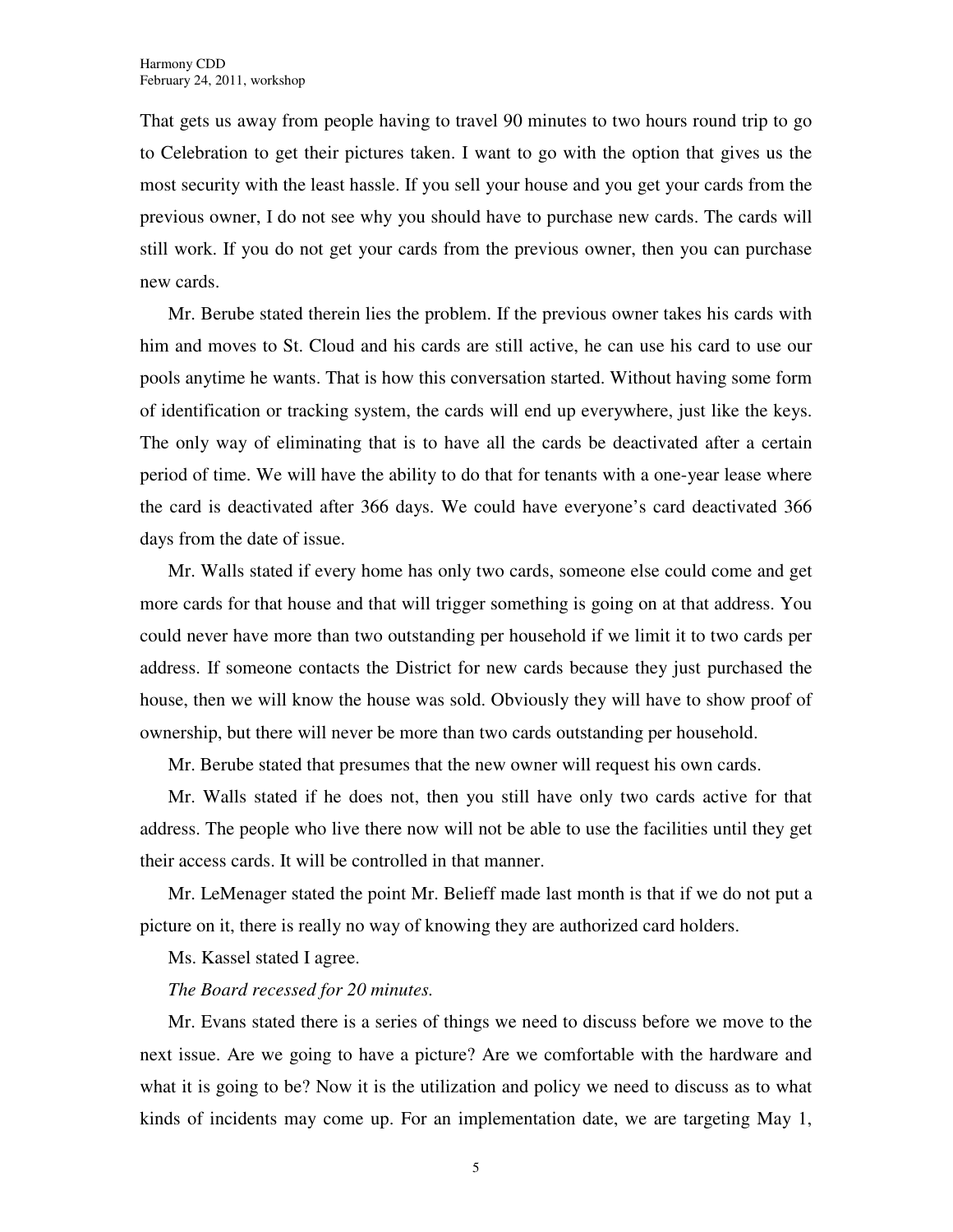2011. Then it will be a matter of reviewing the procedures for a month. Some people will say that they already paid a deposit for their key or they have a key already and why do they need to go through this process again and pay money for something they already have. There is a high probability that question will come up. Mr. Berube makes a point that a lot of these keys have been replicated, but it is also my understanding that all the keys that we generate are stamped Do Not Duplicate. One idea that was being discussed is if you have a valid key, you can just exchange it. If you have a valid key, then you paid for it or somehow ended up with one. If you have a valid key and you exchange it for a card, then you exchange it at no cost.

Mr. Berube stated many people have already paid their key deposit since we have \$875 in key deposits but we have issued 1,000 keys. That translates to \$25,000.

Mr. Evans stated if we take the position that we will exchange a valid key for an access card at no cost. If you lost it, threw it away or gave it away, then an access card will cost \$25. That will get the original keys returned and it satisfies the argument that they have already paid for this. Keep in mind that the property owners are the ones who are paying for the facilities. Even if there is a renter, that owner is still paying for this whole system. It is their right to pass on that privilege to the renter or have the renter pay for it. We could institute a program that says we will exchange an access card for a valid key. If you do not have a key, perhaps you never received one to begin with. Perhaps you never really used the facilities but now you decide you want to use them. With this new system, it will cost you \$25 per card.

Ms. Kassel asked is that \$25 a deposit or a fee?

Mr. Evans stated that is the next question. The photograph access cards are not reusable except for the date because we will be able to program the date of expiration. When a card is issued, there is a cost that is not recoverable. If it is a key, I can give you my key that is stamped and it is reusable, which lends itself for holding a deposit. Since the access card is not reusable, should it be a fee?

Mr. Berube stated yes.

Mr. Walls stated it is only non-reusable if there is a picture on it.

Mr. Evans stated that is the comment I raised in the beginning. Are we comfortable with the cards being the ones with the photograph so that you can validate them?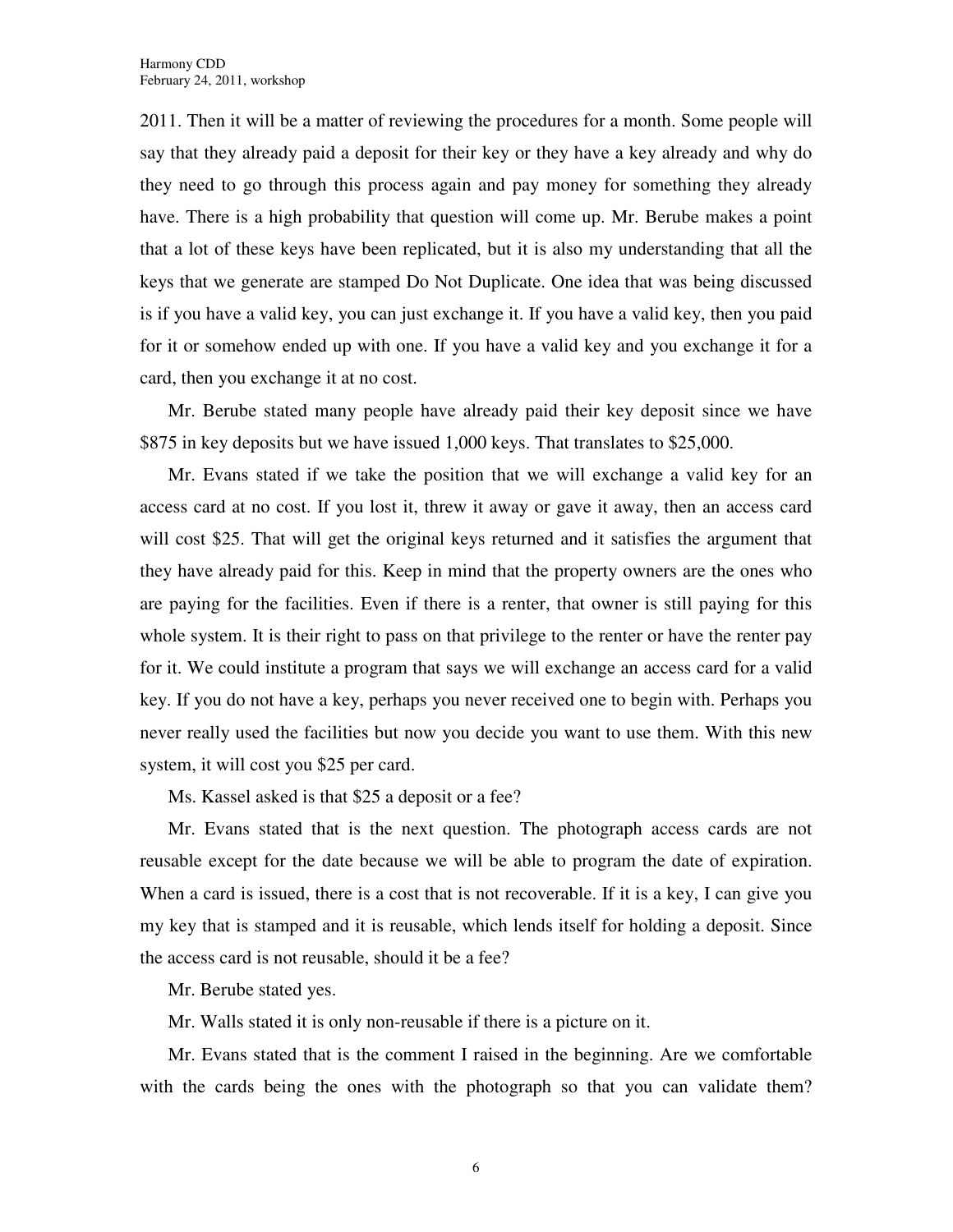Otherwise someone can request 10 keys, saying they have a large family, but yet distribute them to everyone at the school.

Mr. Walls stated they cannot do that if you limit the number of cards to two per household. My problem with the picture is with regard to children or people moving into your home; it is constantly changing. I do not like the idea of charging people, even firsttime users who move in, to access facilities that they are paying for. I have a fundamental problem with that. It seems like pictures will have a lot of issues that we will have to work through, including addressing age limits. If you just limit it to two per household, then those are your keys.

Mr. Berube stated to address your concerns, we already have an age limit and we have a problem with age limits already. Ashley Park has a minimum age of 18 but the minimum age for the Swim Club is 16.

Mr. Walls stated for a family with five children, we will need to issue an additional five cards, one for each kid.

Mr. Berube stated no, children cannot be at the pools without an adult.

Mr. Walls asked what if they are over the minimum age limit? I am looking at this as a potential administrative nightmare. You can two per household or you can have 10. Which one is easier to administer?

Ms. Kassel stated administration in issuing the cards is one thing and enforcement of the policies is another thing entirely. If we do not have photographs, then you really cannot enforce the policies.

Mr. LeMenager stated frankly, that is the whole reason we came up with this solution. If we are not going to put a photograph on the access cards, then we can just keep the keys and not do this at all.

Mr. Walls stated you cannot replicate a card like you can a key. If you limit the number of cards that are out there, that limits the number of people accessing the facilities.

Mr. LeMenager asked then how are we any different than we are now?

Mr. Walls stated I can go to Home Depot and copy my key and give it to anyone I choose. If I have only two access cards for my house, then I am going to keep those cards and not give them to anyone else. If I give them away, then I cannot access the facilities.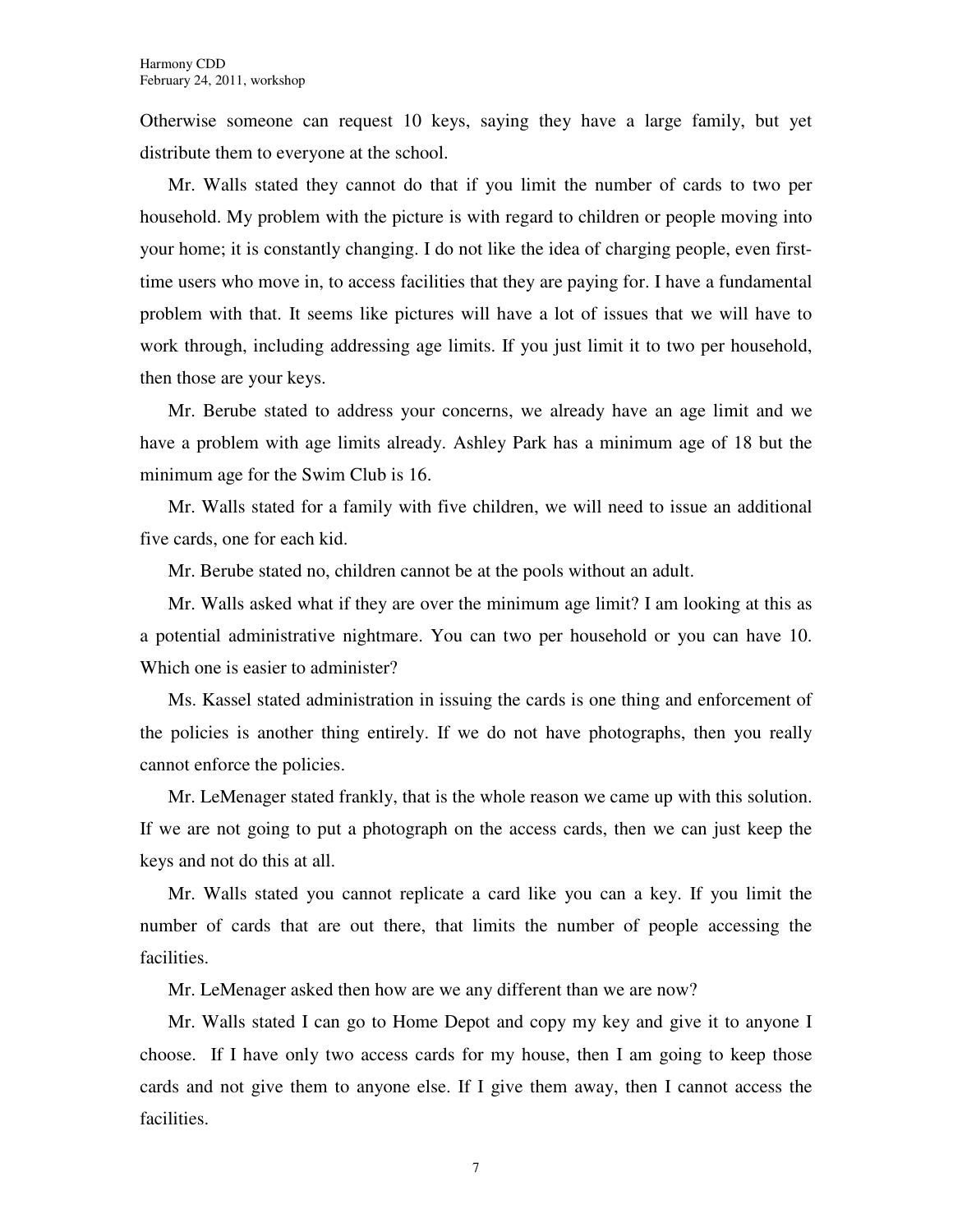Mr. Berube stated the genesis of this has been the summertime over the past couple years on the weekends with the pools being overrun with people and watching people drive to the pools off U.S. 192, park in this parking lot and come up to the gate with a key and get into the pools. We know many of them do not live here. We have implemented policies on the signs that say you must have a valid key and photo identification. When our employees walk through there, most people simply say they did not bring their identification. If they produce a fake key, Mr. Belieff is good about confiscating them. Whereas if they have an access card with their picture on it that they must have with them, it is very easy for our employees to identify them as residents. There are no excuses. The card that will get you through the gate is also your identification and it is all on one card. People will not be able to say they left their photo identification at home. I understand this may be a hardship for some people. What irritates me is when we receive complaints on the weekends that the pool is overrun with people and you know they do not all belong here, and we have no way of policing it. That is how we got to this discussion.

Mr. Evans stated if we agree to have cards with photographs, for the sake of conversation, now we need to discuss how we are going to issue them and how many to issue. Both of you brought up points about kids. Are we going to issue cards to anyone under the age limit to have unsupervised access? Are we only going to issue these cards to adults, 16 and older, 18 and older? That means we will not issue a card to a 12-yearold kid who is supposed to be supervised when he comes to the pool.

Mr. Walls asked so a kid who is 13 or 14 cannot go down to the lake and fish?

Mr. LeMenager stated yes. The policy that we voted on says that children may fish unsupervised at the lake. We did not assign an age to it but simply said "children" and we said it will be up to the parents to decide. That is the rule for the lake.

Mr. Evan stated that is why I am getting back to the age criterion. We have three different ages for the lake and the two pools. I am not suggesting an answer, but I am raising an issue that needs to be thought through. This will impact the ultimate number of cards that will go to a family.

Mr. Berube stated I think we can fix that. There will be some individual programming at each of the gate readers.

Mr. Haskett stated there can be two different access programs at the readers.

8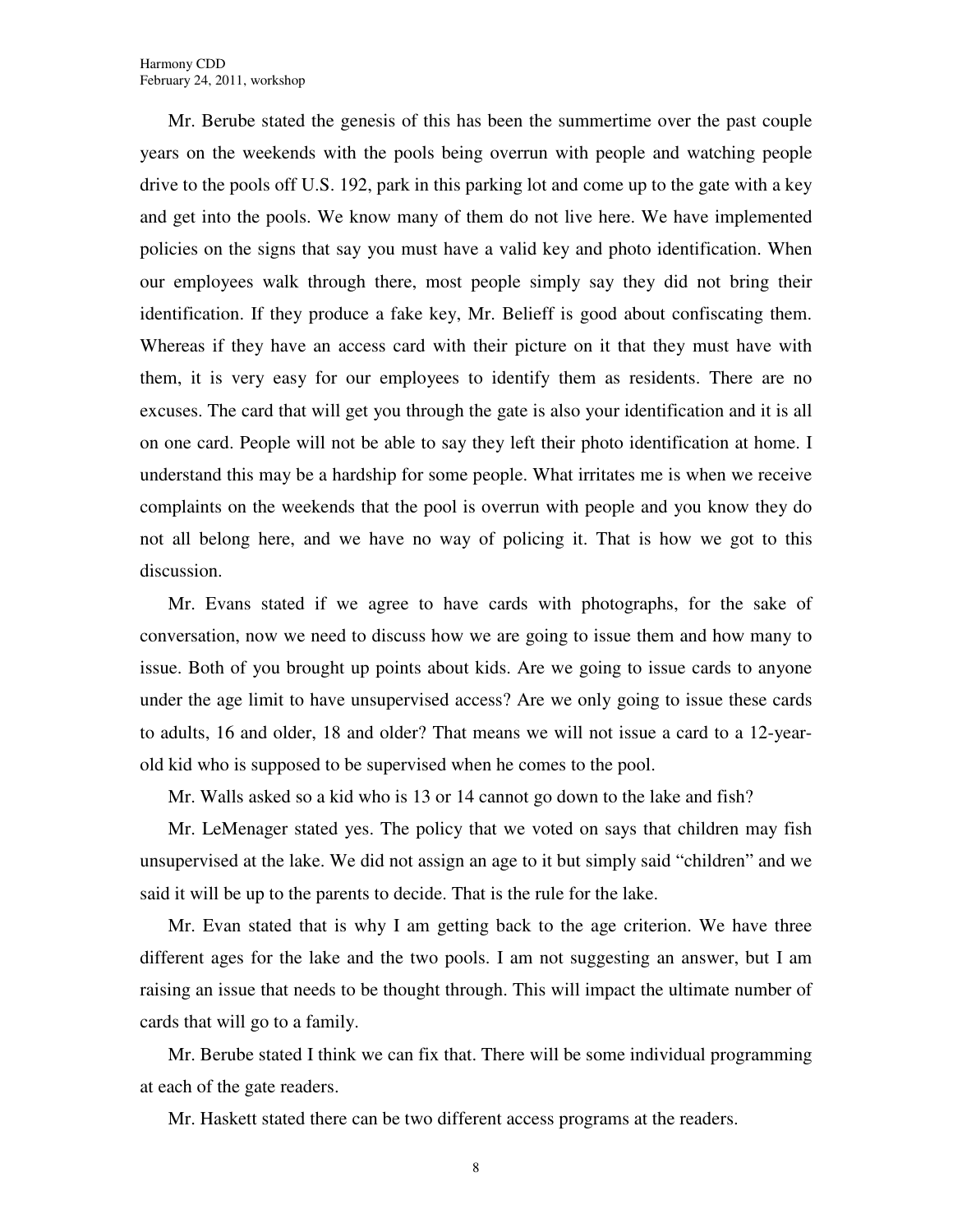Mr. Berube stated that means we can have a different age limit and can issue cards for kids where the gate reader at the lake can be setup to allow access for kids who are 12 but those cards will not open the pool gates.

Mr. LeMenager stated that is correct; we could easily do that.

Mr. Evans stated we could regulate access for anyone under the minimum age for the pools. Is it 16 or 18?

Mr. Berube stated the signs indicate both.

Mr. LeMenager stated in our written rules somewhere it indicates it is 16.

Ms. Kassel asked why would you issue cards to kids under 16? They cannot use them to get into the pool anyway.

Mr. LeMenager stated they can fish at the lake.

Mr. Walls stated so now I have to drive my 12-year-old to Celebration to get his picture taken.

Mr. Berube stated no, for the initial switch to cards, we will have that done over a couple weekends in Harmony.

Mr. Walls asked what if he is 11 now and will not turn 12 until next year?

Mr. LeMenager stated that is a different issue. We can raise that with the developer to see if they want to keep doing this at the sales office.

Mr. Walls stated I would like a system with limited cards rather than trying to administer what age you can be to access different facilities.

Mr. Berube stated if your son wants to go to the lake and he is 12, he can take your card and use it to get through the gate and no one will care.

Mr. Walls stated that is what I am saying. What does it matter if his picture is on the card?

Mr. Berube stated for use at the pools.

Mr. LeMenager stated the point is, as Mr. Belieff said at our last meeting, he can challenge someone, and they have to show him their card and their picture has to be on it.

Ms. Kassel stated that is primarily for the pool.

Mr. Evans stated that has been our number-one objective.

Mr. LeMenager stated you are correct.

Mr. Evans stated until you have face-to-face review, or the perception of face-to-face, you have no control over it. Once you start checking identification or cards, a big part of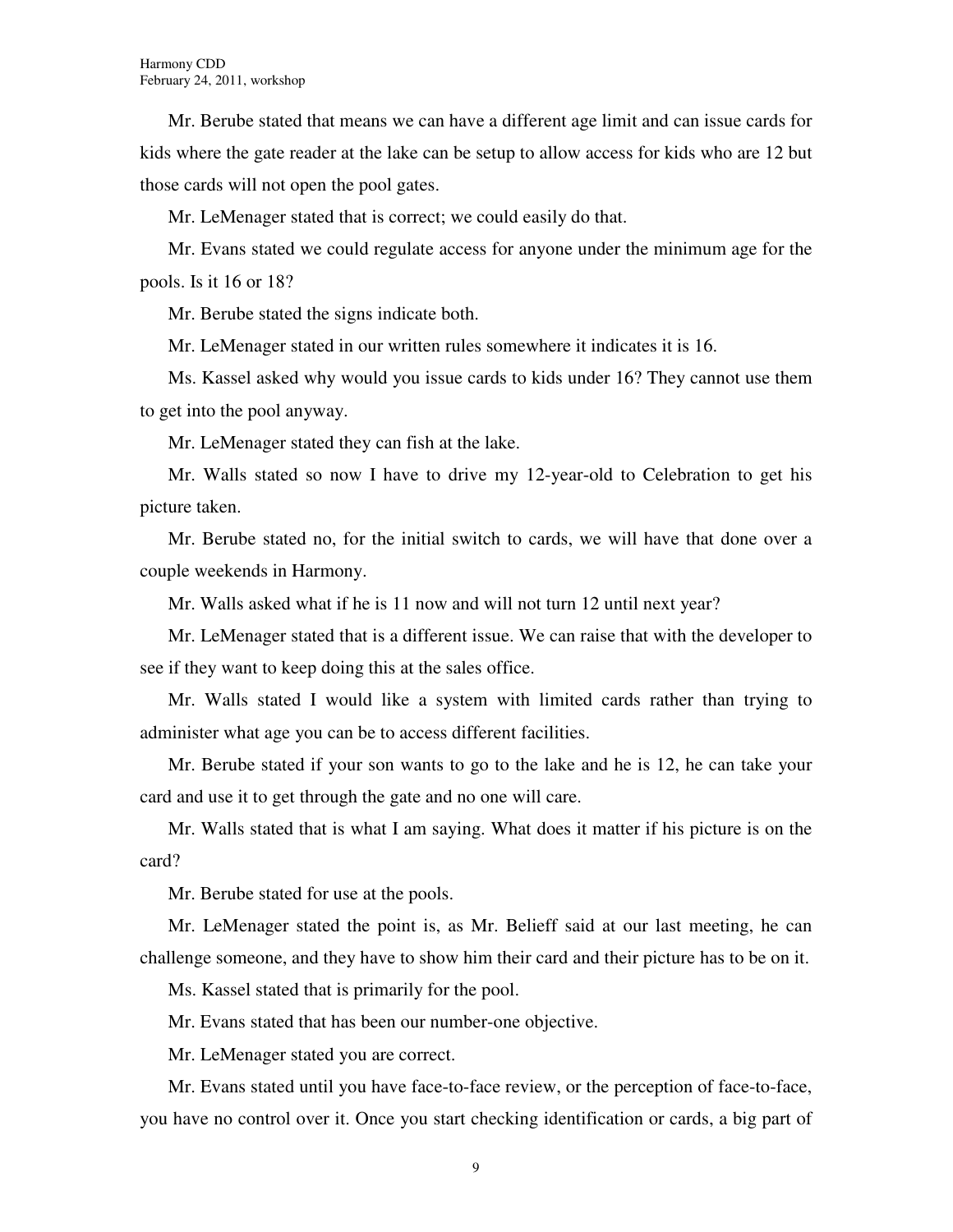the problem will go away because word will spread pretty fast. The keys will not work anymore. Let us continue this path of discussion. You have an access card with a photograph on it. We have the ability to program that card for restricted access because of age and to allow access for fishing if they are 12 through 15. At 16 years old, they get total access. That will dictate how many cards a family needs because it depends on how many members a family has.

Ms. Kassel stated you can limit it to two or four cards per family and if they want more beyond that, they can pay for them.

Mr. Evans stated that is getting into the economics part of the issue. As far as limiting the number to a family, we are not doing that. A family may have three kids over the age of 12.

Mr. Haskett stated I think it is important to note the reason I suggested limiting it to four cards is the entire system has a limit of 8,000 users. That is a limit industry wide.

Mr. Berube stated we are nowhere near that right now.

Mr. Haskett stated that is correct, for now, but some households will have five or seven family members.

Mr. Evans stated that is more the exception to the rule. We may not need a rule to limit the number of cards. As much as people are out here, they may only need two or three cards. I do not believe you will even average four cards, but it is somewhere in that range. That being said, still on this same discussion, let us address Ms. Kassel's question. What do we charge? Do we say if you have an existing, stamped key that you can exchange it at no cost?

Mr. Berube stated yes, up to two.

Mr. Walls stated I do not understand the exchange part.

Mr. Berube stated we do not know how many people have paid for keys and how many they have.

Mr. Walls asked what does it matter? If you own your house, you should have keys already.

Mr. Evans asked you want to give them two cards outright at no charge?

Mr. Walls stated yes, that is what I envisioned.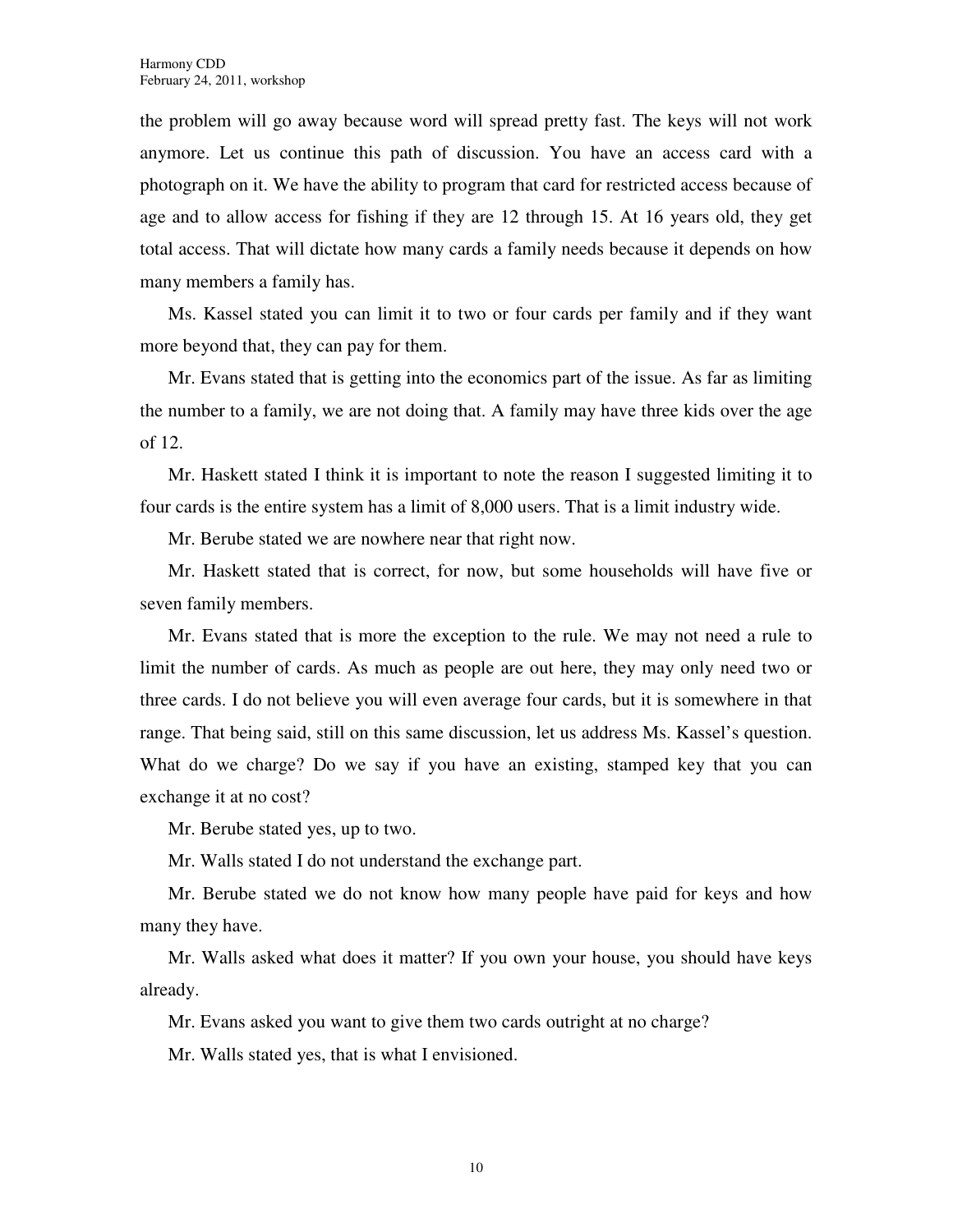Ms. Kassel stated perhaps we can issue a certain number of cards at no cost. For a family who wants six cards, they can have four free cards and then they purchase the other two.

Mr. Haskett stated we included the initial purchase of 1,500 keys in this proposal.

Mr. Evans stated I am thinking long term. If there is going to be an inherent cost, then we are going to have to replace these keys.

Ms. Kassel stated we will just have to add that to the budget.

Mr. Berube stated there are other communities who have dealt with this issue before us. When cards are issued at Brighton Lakes, the two for the original home owner were free and any others had to be purchased. Now, however, no one receives free cards at Brighton Lakes. All cards have to be purchased. People will figure out a way to get around the rules. If we do not charge for them, they have no value to the resident.

Ms. Kassel stated I think we can do that later but not for the initial transfer to access cards.

Mr. LeMenager stated I am in complete agreement with Mr. Evans on that.

Mr. Berube asked switch two keys and receive two access cards?

Mr. LeMenager stated however many keys they have can be exchanged. No one will show up with eight keys for their house.

Mr. Walls stated kids were not required to have keys. I have two keys for my household when I moved in.

Ms. Kassel stated there was no deposit. You simply received the keys without having to pay anything.

Mr. Walls stated so now if my kids are old enough and I want to have them in the system, I have to pay for them to have an access card simply because I do not have keys for them.

Mr. Haskett stated if you decide to have everyone turn in their keys to receive an access card to move forward with the new system, and if everyone is not in the system yet, then no one will have access. The way we designed it is they can use their keys up to the point where everyone has an access card. Then we remove the key lock and we switch to the card reader.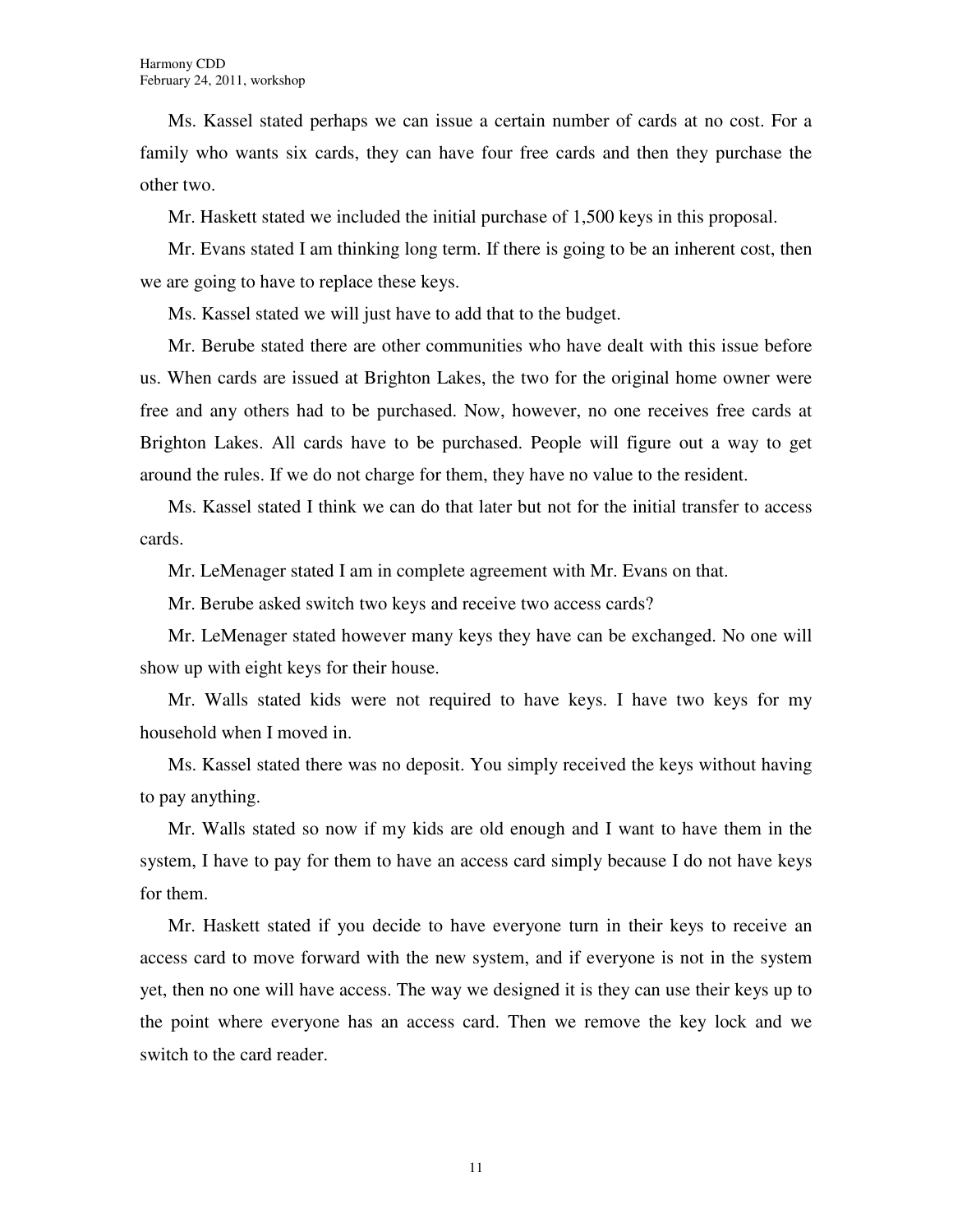Mr. Berube stated the easy solution is they show us the key to receive their access card. When the key locks are removed, then they simply throw away their key. It will not matter anyway.

Ms. Kassel stated so we will need Mr. Druckenmiller or someone be available on successive Saturdays for a couple months to issue cards.

Mr. Berube stated no.

Mr. Evans stated Mr. Haskett is raising a timing issue. For two weeks prior to the effective date, we will issue cards to residents in exchange for their keys. They will not be able to use the facilities during that time, so on the day before the card system is activated, there will be a last-minute rush to get keys.

Mr. Berube stated Mr. Haskett said that there will be a key lock and a card reader for a short period of time.

Mr. Haskett stated that is correct.

Mr. Berube stated that addresses the question of a big rush at the end.

Mr. Evans stated my only concern is that we have these deposits. If the position is that everyone gets two keys free, then we do not have to worry about the deposit unless someone raises an issue. The first two cards are free and then they cost \$25 for additional cards.

Ms. Kassel asked do we want a limit of four cards?

Mr. LeMenager stated I prefer a cost of \$10.

Mr. Moyer stated the Board needs to carefully consider the cost. If you look at the Brighton Lakes policy, they charge \$10. The first thing residents are going to say is we are taking advantage of them because they have researched this and other communities are charging \$10 and why do they have to pay more at Harmony. If we have a good answer for that, then that is fine. If we do not have a good answer, you should reconsider that.

Mr. LeMenager stated I do not think we have a good answer. This is already a fairly expensive community.

Mr. Walls stated another thing to understand is the actual cost for the card.

Mr. Haskett stated they average \$4 to \$5 per card.

Mr. Berube stated we will also have a printer included in the initial budget, but there will be ongoing maintenance costs for the printer. The costs for that include the printing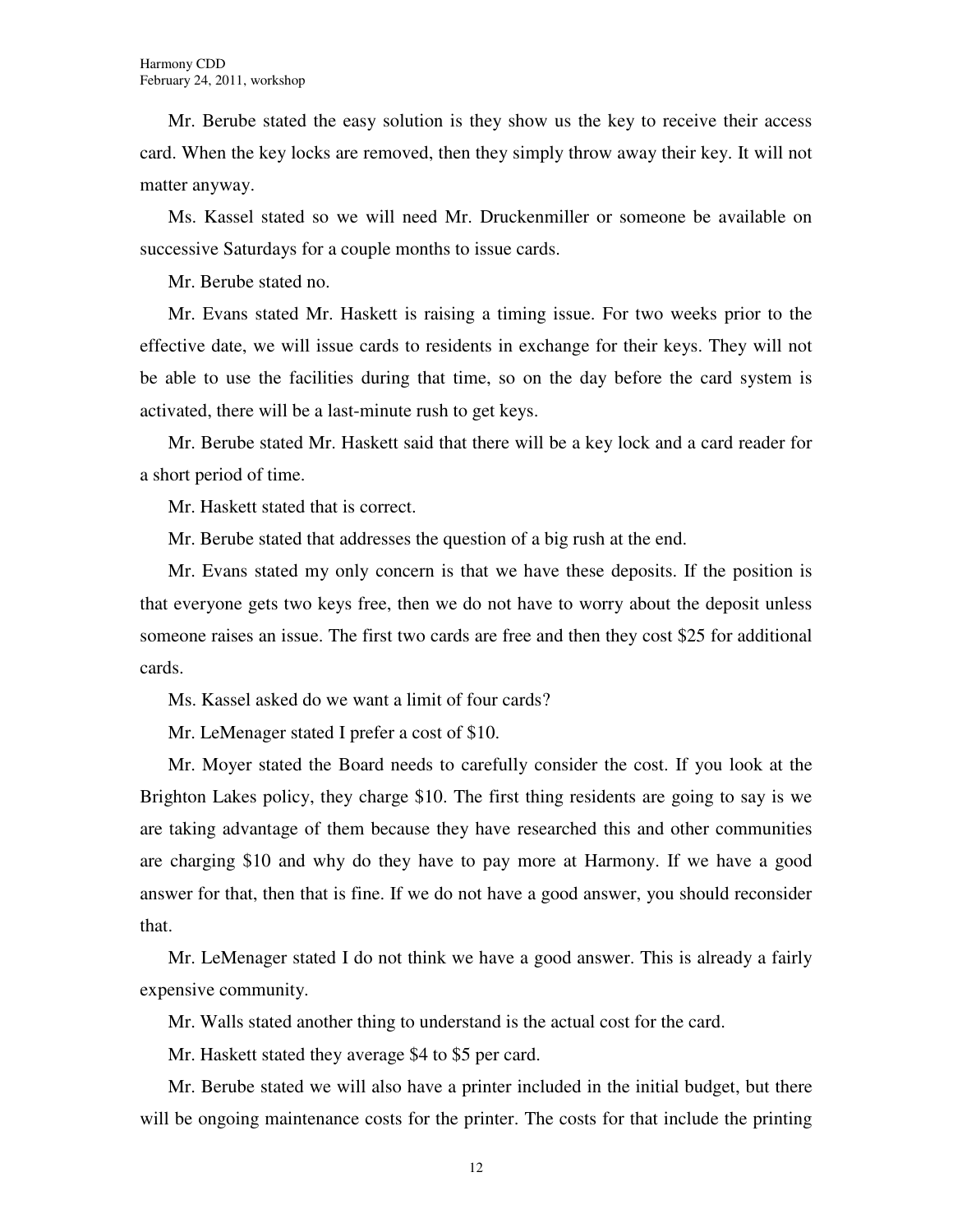materials and a head cleaner. You can figure the cost to print the card at \$5 total, which is the card and the cost to print it.

Ms. Kassel stated that does not include the label.

Mr. Evans stated Mr. Walls raises a good point. All residents are already entitled to access, and it is a very valid point. They are paying for these cards through their assessments.

Mr. Berube stated we already discussed issuing two for free.

Mr. Evans stated residents are already paying for all of these cards, but at the same time, you do not want any single family taking advantage of a lot of cards over another family. It is only a few dollars. What is driving this is the price. If they cost \$10, then it is not really expensive. Is \$10 reasonable for cards after a certain number of free cards? We decide on the number, whether it is two or whether it is four, and any additional cards beyond that will cost \$10. That cost is to try to recoup some of the future cost of replacing these cards for future residents.

Mr. Berube stated it also makes sure people are not throwing them away.

Mr. Walls stated I want to be sure we are not making money because that is not the point. The point is to recover our costs.

Mr. LeMenager stated then we can charge \$5.

Mr. Berube stated the real point is that if you do not assign a dollar value to it, then people will not care and they will lose them. Once you have your limit of free cards, then you pay for any extras.

Mr. LeMenager stated there are two issues here. The first issue is your first card: should you have to pay for your first card, and if so, how much?

Ms. Kassel stated I do not think we are beyond that.

Mr. LeMenager stated the second issue is, if you lose one, do you have to pay to replace it, and the answer is absolutely yes. We make that clear. I have no problem in charging \$25 for a replacement. I like Ms. Kassel's idea of four free cards per household and \$10 for additional cards and \$25 for replacements.

Mr. Evans asked what is the difference between an additional card and a replacement?

Ms. Kassel stated an additional card is for a different family member and a replacement has the same person's picture if you lost your card.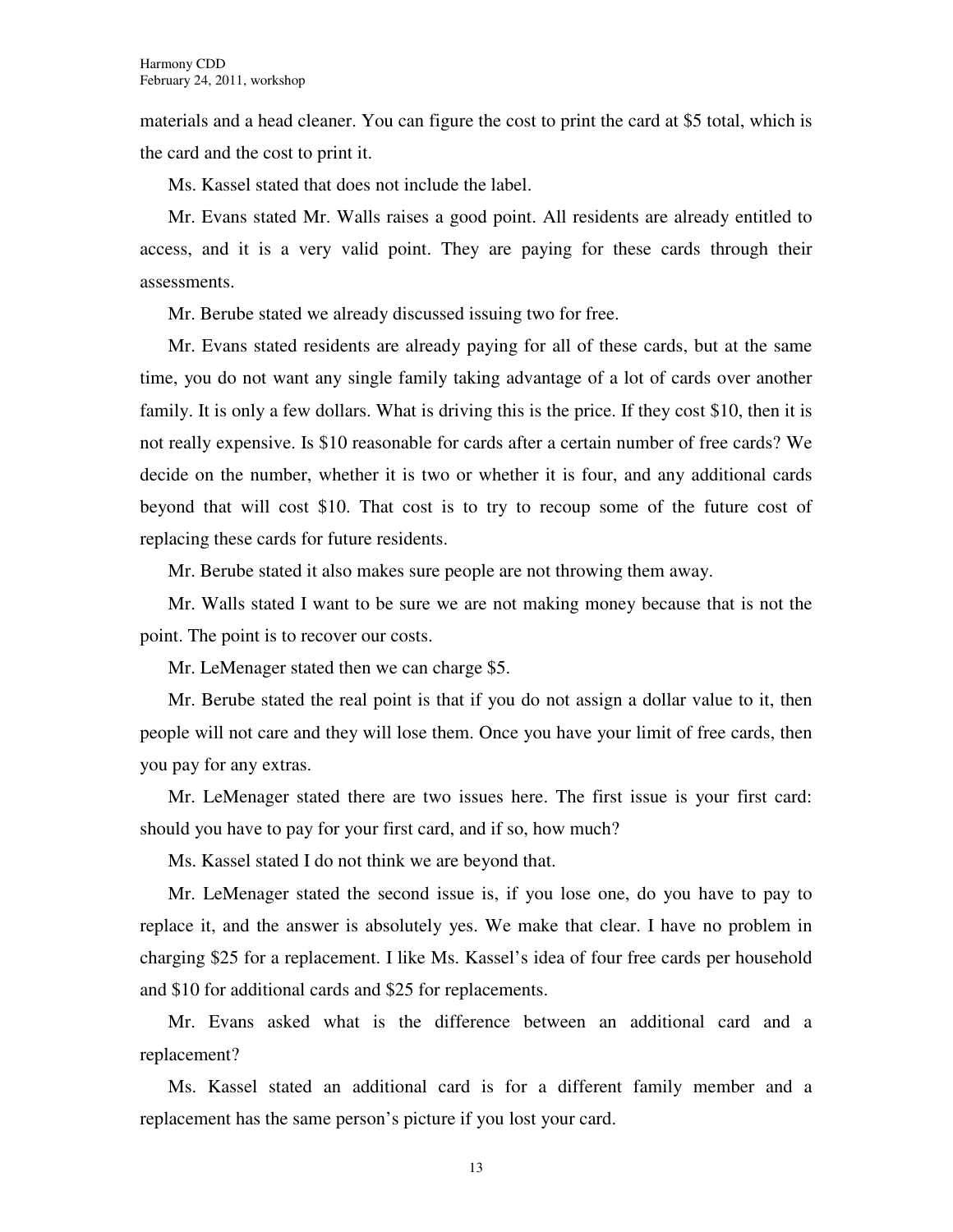Mr. LeMenager stated we need to take your picture again so that you have a valid card.

Mr. Walls asked but if someone needs a new card and the cost is \$10 no matter whose picture is on it, why are you charging them more for a replacement?

Mr. Berube stated this is why you need to limit them to two free cards. We are forgetting about renters, which is about half of our community. The property owner should get his two free cards. If the owner is turning over the rental every six, seven or 12 months, we will be issuing cards at the end of each lease term. If we do not put some limit on free cards, then we will be issuing cards all the time to renters.

Ms. Kassel stated we are not saying that we are going to issue free unlimited cards. It sounds like we have narrowed it down to deciding between two and four.

Mr. LeMenager stated there is a way to address that that Mr. Evans alluded to. We have one set of rules for getting started. There are another set of rules when we are up and running. We have this issue of exchanging a valid key for an access card. If a family has two keys now but they have six kids, that is fine and we will set them up the first time, but educate them as to the ongoing rules. We are not trying to give anyone a hard time to get started, but then there is a different set of rules to address new cards. Perhaps two free cards is not a bad idea.

Mr. Evans stated to address Ms. Kassel's point, we are a family-friendly community, which means we welcome the parents and the kids. I am leaning toward four free cards and \$10 for each additional card thereafter.

Mr. Berube asked what age to issue a card to a kid?

Mr. Evans stated 12 years and older.

Ms. Kassel stated we can still charge \$25 for a replacement card. I agree with Mr. Berube and I have experienced how other people, including myself, do not value something that comes at a low cost. If it is \$10, it is no big deal to replace it if it is lost.

Mr. Walls stated it costs us \$10 no matter if we are replacing a card or issuing a new one. If they want to pay \$10 over and over again, it does not matter to me.

Mr. Evans stated they will have to drive to Celebration and get a replacement card.

Mr. Berube stated whether it is \$10 or \$25, I think we just set the number. We need to determine the number of free cards per household. Does that vary if it is owner occupied or renter occupied?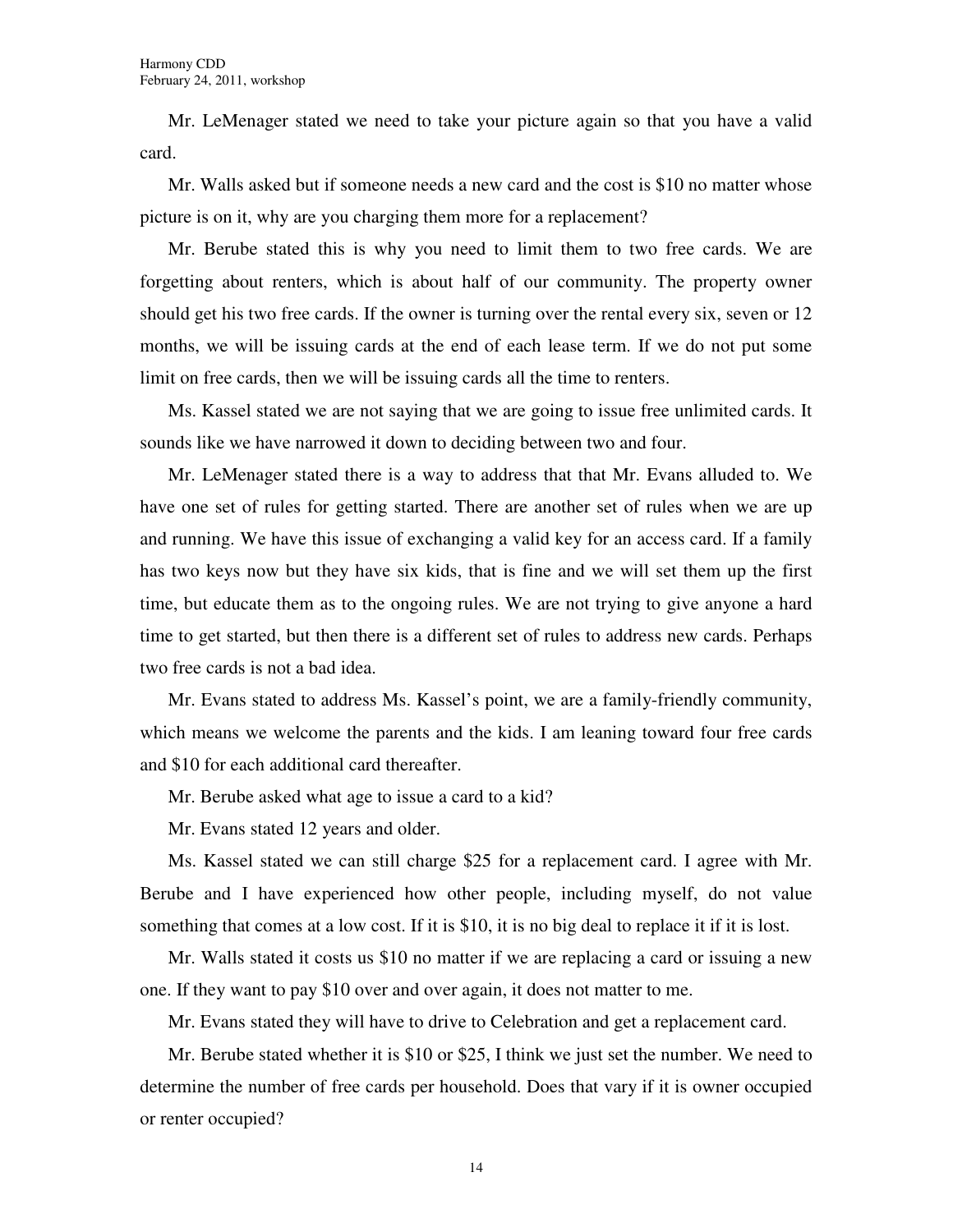Mr. Walls stated I think it should.

Mr. Evans stated no, there should be no difference.

Ms. Kassel stated if new renters come in, the old keys that were issued at \$10 to the former renters are deactivated and the new renter brings in a lease to show that they are residents and can receive cards.

Mr. LeMenager stated in all candor, we are not legally allowed to differentiate between owners and renters. We are not a home owner's association. We are a governmental body. If we have owners who are not registered voters, who cares about them? I do not like being that blunt, but we answer to the voters, whether or not they are owners. I did not design the town, but we have to play the cards we are dealt.

Ms. Kassel stated I cannot agree with that.

Mr. LeMenager stated I am just pointing out the legality.

Ms. Kassel stated I do not know that it is legal that we represent only the voters, which is the letter of the law, but the spirit of the law is that we represent the owners in the community.

Mr. LeMenager stated absolutely not.

Mr. Berube stated we represent the people who care about their community, and there is a high number of people who do not care, which is disconcerting. We need to decide on two or four free cards per house.

Ms. Kassel stated I would like Mr. Qualls to answer this question because I think it is important.

Mr. Qualls stated the baseline thing to remember at all times is that because we are managing infrastructure using funds from municipal bonds, Federal law says that you cannot restrict access. Whatever the rules are, you need to have a mechanism for residents and non-residents, owners and non-owners. There can be different sets of criteria so that everyone can use the facilities.

Ms. Kassel stated I was asking a more general question based on Mr. LeMenager's comment, voters versus owners. Mr. LeMenager indicated that as a CDD body, we need to represent the voters, versus the owners of the community.

Mr. LeMenager stated residents would perhaps be a better word for me to use.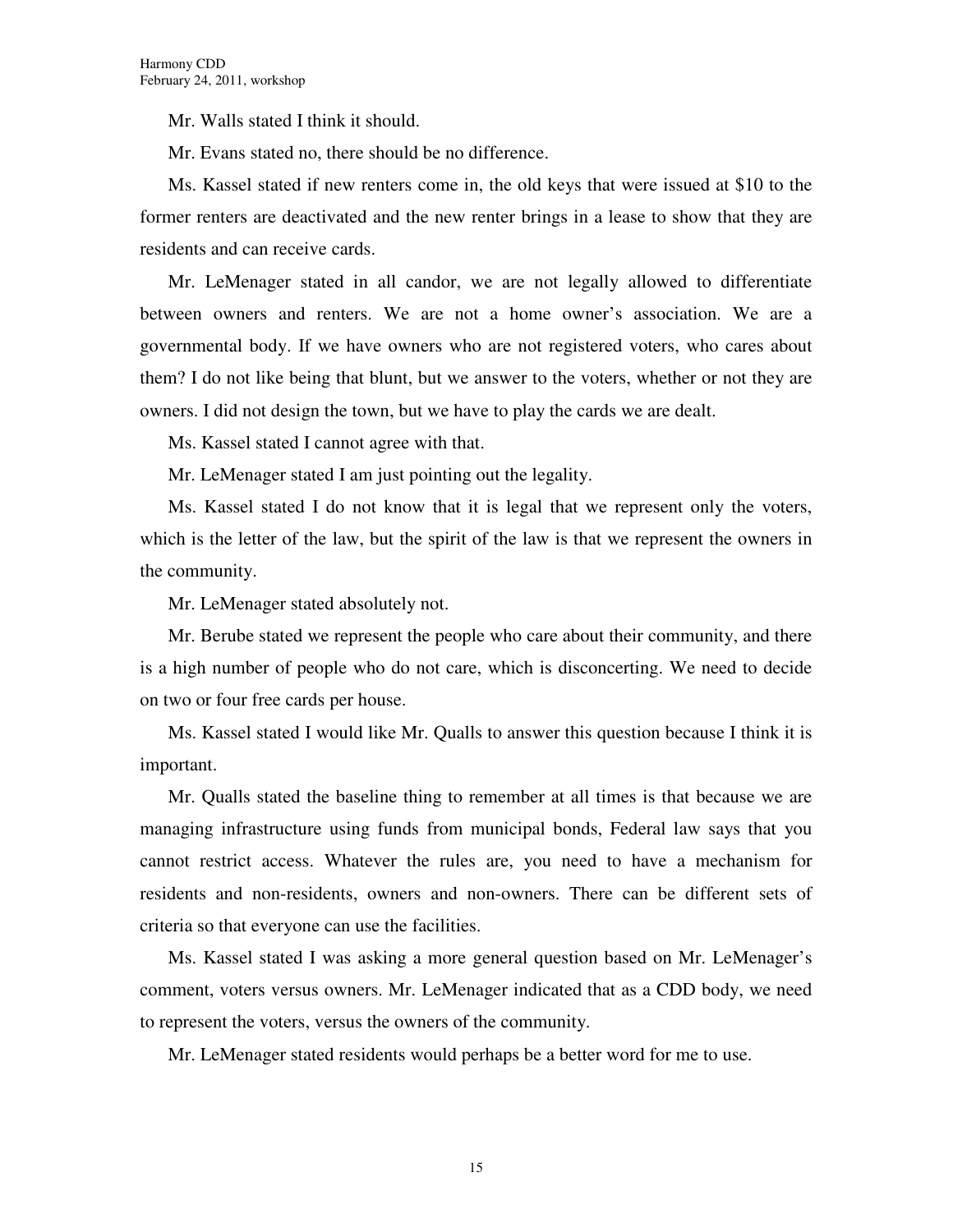Mr. Moyer stated yes. You can make the argument that for a renter, imputed in the rent is the payment that the owner makes to the CDD for that property's taxes and assessments.

Ms. Kassel stated Mr. LeMenager made the comment that if they do not vote, then they do not matter. I was disagreeing with that.

Mr. LeMenager stated that is not the point I was making. To the extent there is an investor who is an owner, someone who does not live here, that is not our problem. This body does not care. This is a body that is only for residents.

Mr. Berube stated while I think we should be more restrictive, I hear most of the arguments and I am willing to allow four free cards per house, no more.

Mr. Evans stated we may need to order more cards, but not every house will need four cards.

Mr. Berube stated we will probably only have 200 people who need to exchange keys for cards. We have enough cards for now.

Mr. LeMenager stated we have about 345 single-family homes here and Ashley Park is over 100.

Mr. Berube stated we have 531 addresses in Harmony.

Mr. LeMenager stated that sounds about right. Not all of them will need cards.

Mr. Evans stated the issue we need to decide is if we are going to issue two or four cards at no charge initially. It is a one-time free offer.

Mr. LeMenager stated initially, I think we give the whole household free cards.

Ms. Kassel stated I think we issue four free cards and charge \$10 for every additional card.

Mr. Walls stated I agree giving free cards to the entire household.

Mr. LeMenager stated there are two sets of rules: initial transfer to cards, and ongoing. For the initial issuance, if a family has five kids and they have been living here for three years, what are we going to tell them about changing the rules? Are we going to require them to pay \$30? We cannot do that.

Mr. Evans stated the issue is that initially we are going to limit the household to (1) two free cards and they pay for additional cards, (2) four free cards and they pay for additional cards, or (3) free cards for the entire household.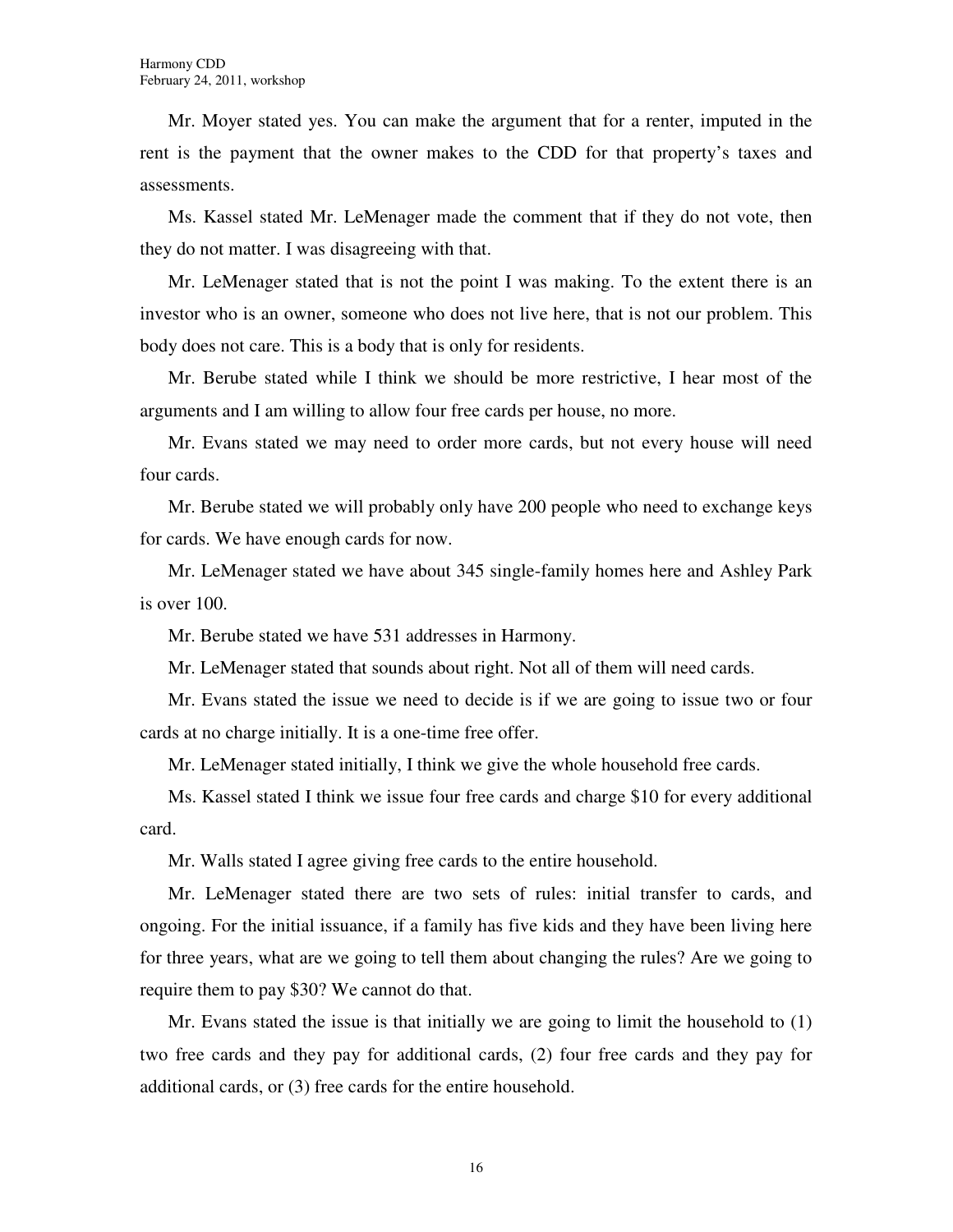Mr. LeMenager stated we will be able to do this on a couple days here in Harmony. If you do not show up, then you fall under the ongoing rules and you can drive to Celebration and get your cards.

Mr. Berube asked what about their budget for two adults and five kids?

Ms. Kassel stated I do not think so. What about the mother-in-law who lives with them? Are you going to restrict her? I do not think so.

Mr. Berube asked what are you going to do when someone shows up and says 15 people live in their house?

A Resident asked why are you looking to change what the rules already state about having two keys per house?

Ms. Kassel stated because the keys are exchangeable; the cards are not.

The Resident asked why are you now considering giving every kid in the household a card for access? Why not stay with the same system that people are used to, where they get two cards?

Mr. Walls stated that is my point about needing only two cards if there is no picture on the card.

Ms. Kassel stated four of the Supervisors prefer to have pictures on the access cards.

Mr. Berube stated the access levels vary depending on the child's age. We are looking at the first two, or some number, of cards are free.

Mr. Walls stated I am going to go on record and say that I am against having pictures on the cards, but it sounds like the rest of the Board is in favor of that option.

The Resident stated we can separate the two items and have two access cards without pictures, but then require separate identification cards.

Mr. Evans stated then we lose the whole objective of why we are doing this.

Mr. LeMenager stated I agree.

Mr. Evans stated let us stay on target about the number of free cards: two, four or some other number.

Mr. Berube stated there needs to be a limit.

Mr. LeMenager stated I agree. For the original issuance, they should all be free.

Mr. Berube stated everyone seems to be worried about what the residents are going to do, but remember we are dealing with a small segment of the population who will sign up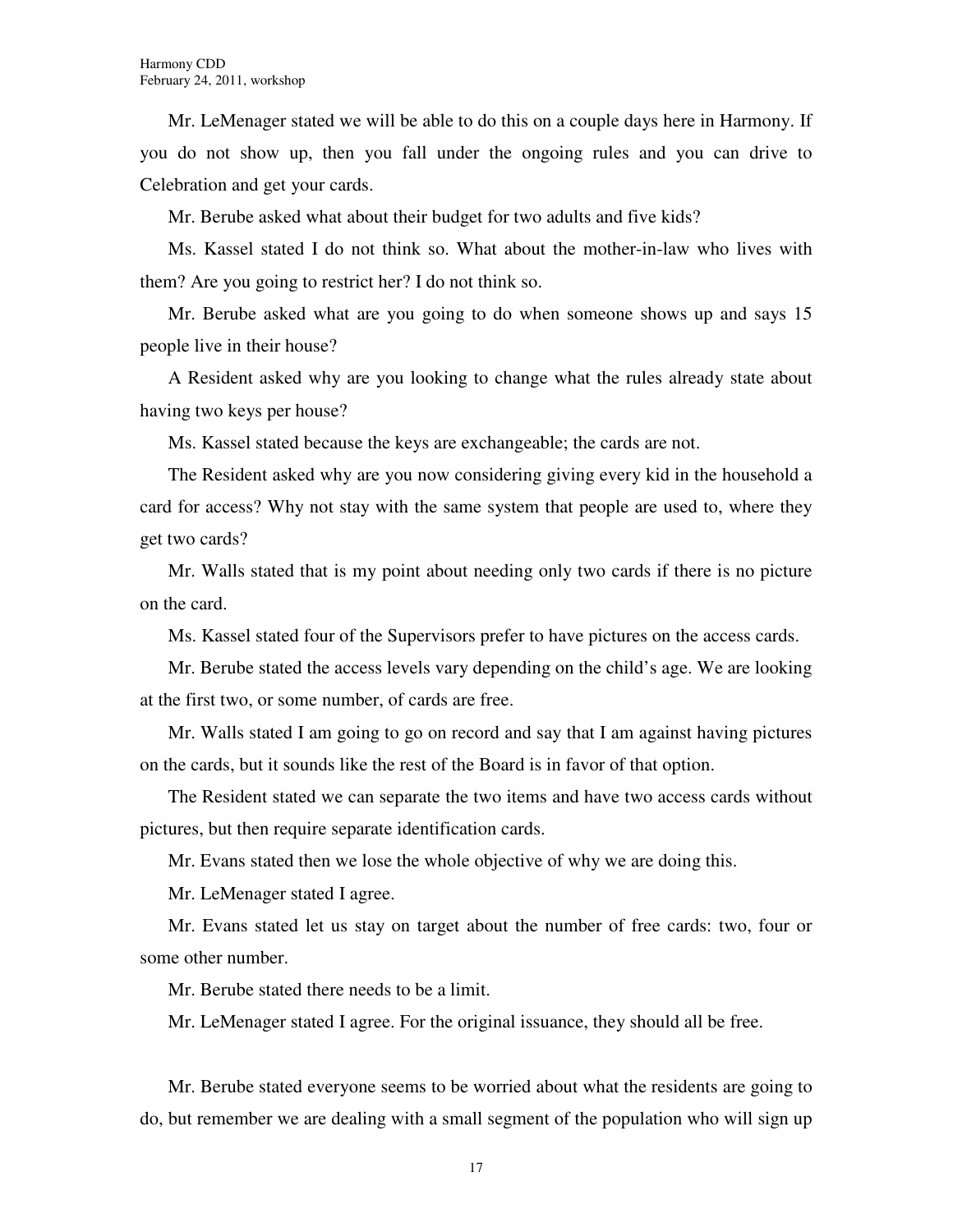for this and an even smaller segment of the population that will have more than four people in their house.

Mr. Walls stated hopefully people will start purchasing new houses.

Mr. LeMenager stated Mr. Berube's argument is perfect. The number of houses with more than four people is trivial. It will not cost them anything at the initial issuance. If there are six people in the house and they are all over the age of 12, then we will take six pictures on picture day and give them each a card.

Mr. Qualls stated I did hear comments about children must be under adult supervision at the pools. If you keep that in mind, the adult needs the photograph on their card and they have to supervise their children. That might address some of your issues. If you want to open it up to children, I might need to review some of the rules regarding such things as a lifeguard is not on duty. For a framework issue, remember that the number one job of this Board is to manage the infrastructure. If everything can build off maintaining the infrastructure, that should be pointed out.

Ms. Kassel stated that is the purpose for the photographs.

Mr. LeMenager stated yes, that is the whole reason we are doing this.

Mr. Evans stated it also identifies who is causing problems. If someone is throwing chairs in the pool, we simply ask to see his card, and we have the right to make that request. You can look at the card and identify who that person is.

Mr. Walls asked could you not do that if the card simply had the address of the household?

Mr. Evans stated you do not know if that face matches that house.

Mr. Walls asked does it matter? Your card is associated with your house. If it has been given to someone who has been causing problems at the pool, we can deactivate your card.

Mr. Berube stated I support going with unlimited cards for residents of the household on the initial issuance.

Mr. Evans asked will we issue them over a period of 30 days?

Mr. LeMenager stated we have a lot of special events coming, and I am sure Mr. Bill Fife will come up with something.

Mr. Berube asked can we have this organized in time for the Dark Sky Festival?

18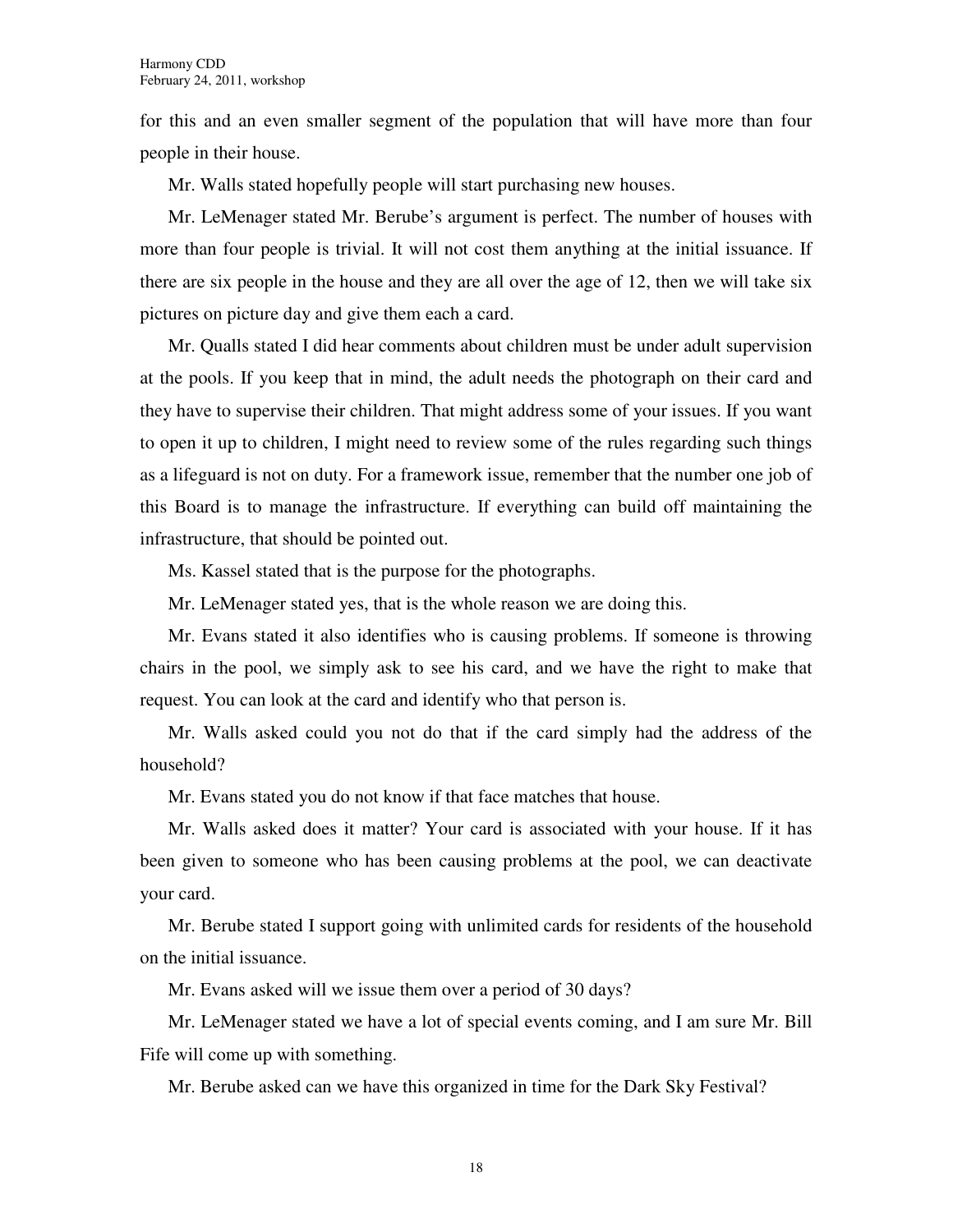Mr. Evans stated no. For the first issuance of access cards, we will issue unlimited cards to the residents, and they have a certain amount of time to get their cards. At the end of that timeframe, whether it is 30 days or 60 days, going forward, what is the procedure?

Mr. LeMenager stated it sounds like we limit them to four free cards and \$10 per additional card.

Mr. Berube stated yes.

Mr. Qualls stated I caution you to define "unlimited" cards, to avoid someone requesting an exorbitant number of cards.

Mr. Berube stated it is only the residents in that house.

Mr. LeMenager stated you do not get a card if you do not show up to get your picture taken.

Mr. Walls stated I may choose to bring my brother, my cousin or friends and say they live with me.

Mr. LeMenager stated they have to provide proof of residency, such as a driver's license.

Mr. Qualls stated as I contemplate drafting the policy that the Board will consider for a future rule to be adopted, I recommend "unlimited" means one per resident at each household. Is that an accurate definition?

Mr. Berube stated yes, one card per resident at each household.

Mr. Evans stated for each resident over the age of 12. What if we say that is our policy but there is a grace period for the waiver of the fee for the first 30 days? Our policy will be four free cards and each additional card will cost \$10. Whether the card is replaced because it was lost or because there is a new resident, it will cost \$10. However, we are allowing a grace period. We are not changing the rules. All we are doing is authorizing a grace period during the first 30 days for the implementation of this changeover for your kids, your mother-in-law or whomever is a resident to receive free cards. Will that work mechanically?

Mr. Berube stated yes.

Mr. LeMenager stated that is a great idea. We have one set of rules but we allow a grace period in the beginning to give everyone time to get their new cards.

Mr. Berube asked do we want a grace period of 30 days or 60 days?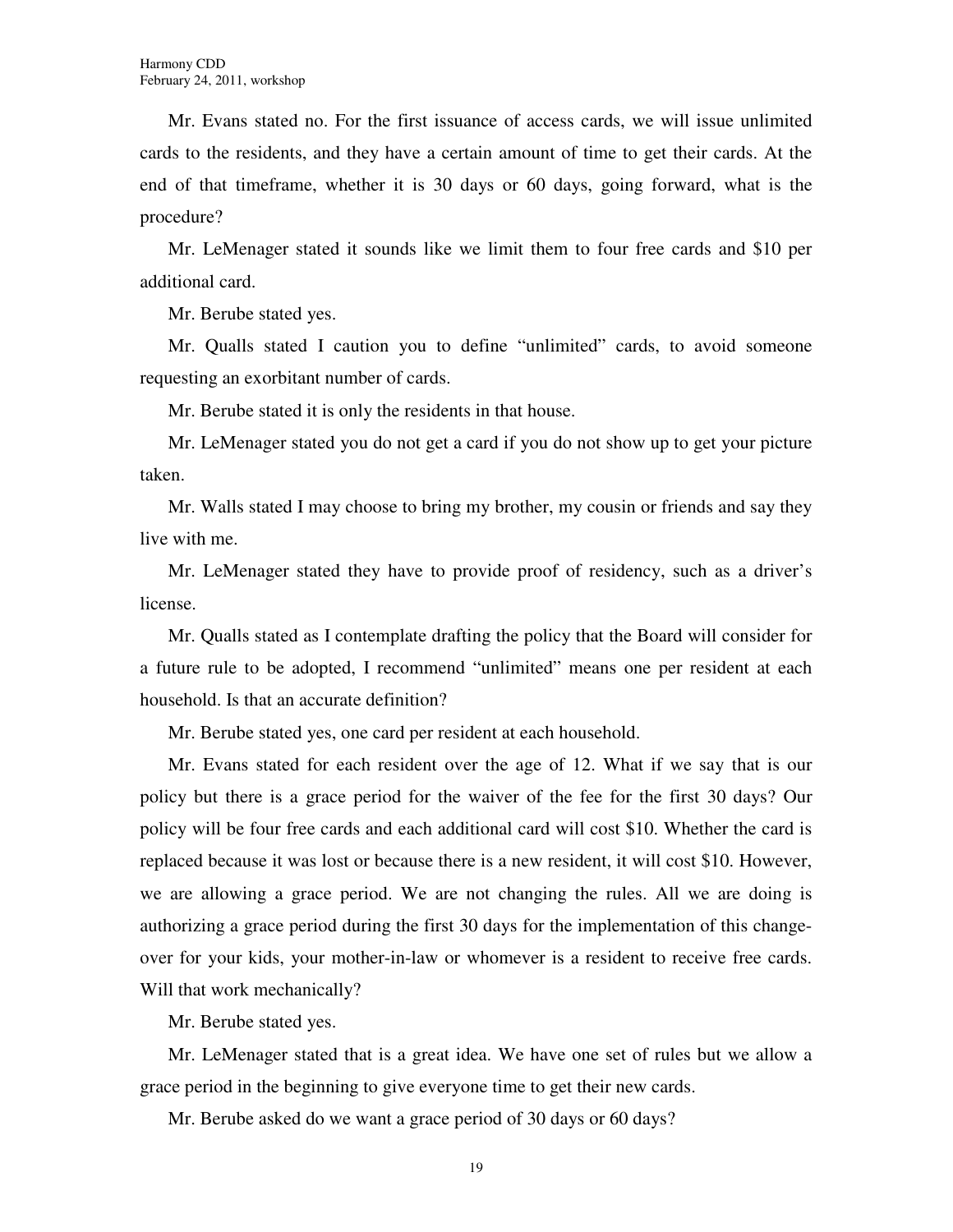Mr. Evans stated during that grace period we publicize when they can come somewhere on site to get their cards, and we try to get as many of these cards issued as we can. That addresses the issue of making it resident friendly by showing the effort to come to them and make it easy for them to get their cards at no charge. They need to prove they are a resident of Harmony, such as a driver's license. Even if you are a renter, you are a resident and must provide proof that you live here to receive the cards.

Mr. Berube stated a renter still has to change the address on his license and they must have a lease, so we can see adequate proof of residency.

Mr. Evans stated whether a family has two kids or five kids, there will be so few large families over four people that it will not matter. Going forward from then on, after the grace period, when a new resident comes in and purchases a house, they are allowed up to four cards at no charge and beyond that, whether it is an additional card or a replacement card, it is an additional \$10. The cost of administration is the same no matter the reason for a new card.

Mr. LeMenager stated that is a good place to start.

Mr. Berube stated the bottom line is that each resident over 12 years old in the household will receive a free card if they are obtained during the first 60 days.

Mr. Evans stated no, our policy is four free cards and each additional card is \$10. We are simply offering a grace period on the cost of the cards in the beginning. If one family has five members all over the age of 12, after this grace period ends, you will receive four free ones but you will have to pay for the fifth one.

Mr. Berube stated yes, I agree.

Mr. Evans stated it is not a rule change; it is a policy change. The rule is what we described of four free cards and each additional card costing \$10. The policy the Board can approve is a grace period of 60 days or however many days that we publicize where we will waive any additional fees after the four original cards.

Mr. Walls stated I like that. I think we have to be careful with the grace period. This looks like it will be a summertime project, and we have a lot of residents who go north for the summer.

Ms. Kassel stated that is true, but they are not going to pay anything anyway because generally they are only couples.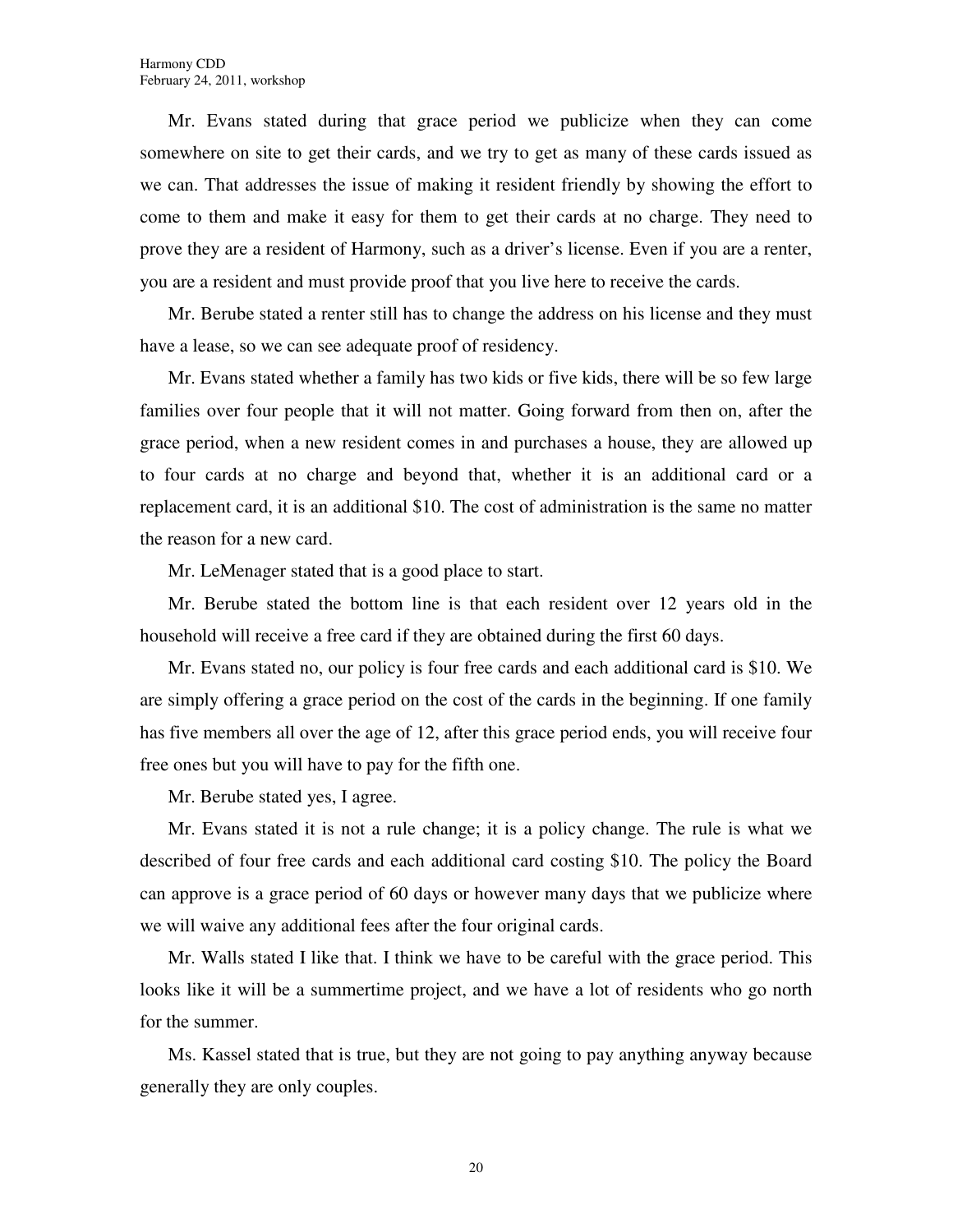Mr. LeMenager stated if you think about it, if they cannot produce a Florida license, if they are true snowbirds and keep their license in their home State, they are not actually residents.

Ms. Kassel stated that is not correct. They have a deed and utility bills indicating they live here. What about children? What kind of identification will you require for children ages 12 and up?

Mr. Berube stated the parents have to bring them.

Ms. Kassel asked what if parents bring in other children from St. Cloud?

Mr. LeMenager stated that is a risk.

Mr. Berube stated I agree it is a risk, but they cannot get into the pools until they are 16, which is the big problem we are trying to address.

Mr. Evans stated if they breach the rules, their cards will be deactivated.

Mr. Berube stated that brings us to the next level, which is the security cameras. We can time the cameras to the gate readers and find out by time who is coming in and out. No one even has to monitor it because we can tie the two together.

Mr. Moyer stated our policy will allow guests anyway, so there is less of an incentive to do that. Children can always bring their friends from St. Cloud and the parent has to be there in order to use the pools.

Mr. Evans stated that is correct. We are trying to discourage parents from using the pool as a babysitter. Children under 16 cannot gain access through the gate and if they do, then they have their parent's card. If someone breaks these rules for unauthorized access or knowingly allow someone to get in who is not authorized, we deactivate the cards.

Ms. Kassel stated we need to notify the residents that children cannot use the parents' cards.

Mr. Evans stated once we get our rules defined, we will have an overview of the rules and explain the grace period, the fees, and how it works.

Ms. Kassel stated that should be given to people when they get their cards.

Mr. Evans stated we can do that, too. They are going to have to sign for their cards.

Mr. Walls stated we need to explain the penalty for unauthorized use.

Mr. Evans asked is there some kind of waiver or receipt of acknowledgement that they will sign so we can track it?

21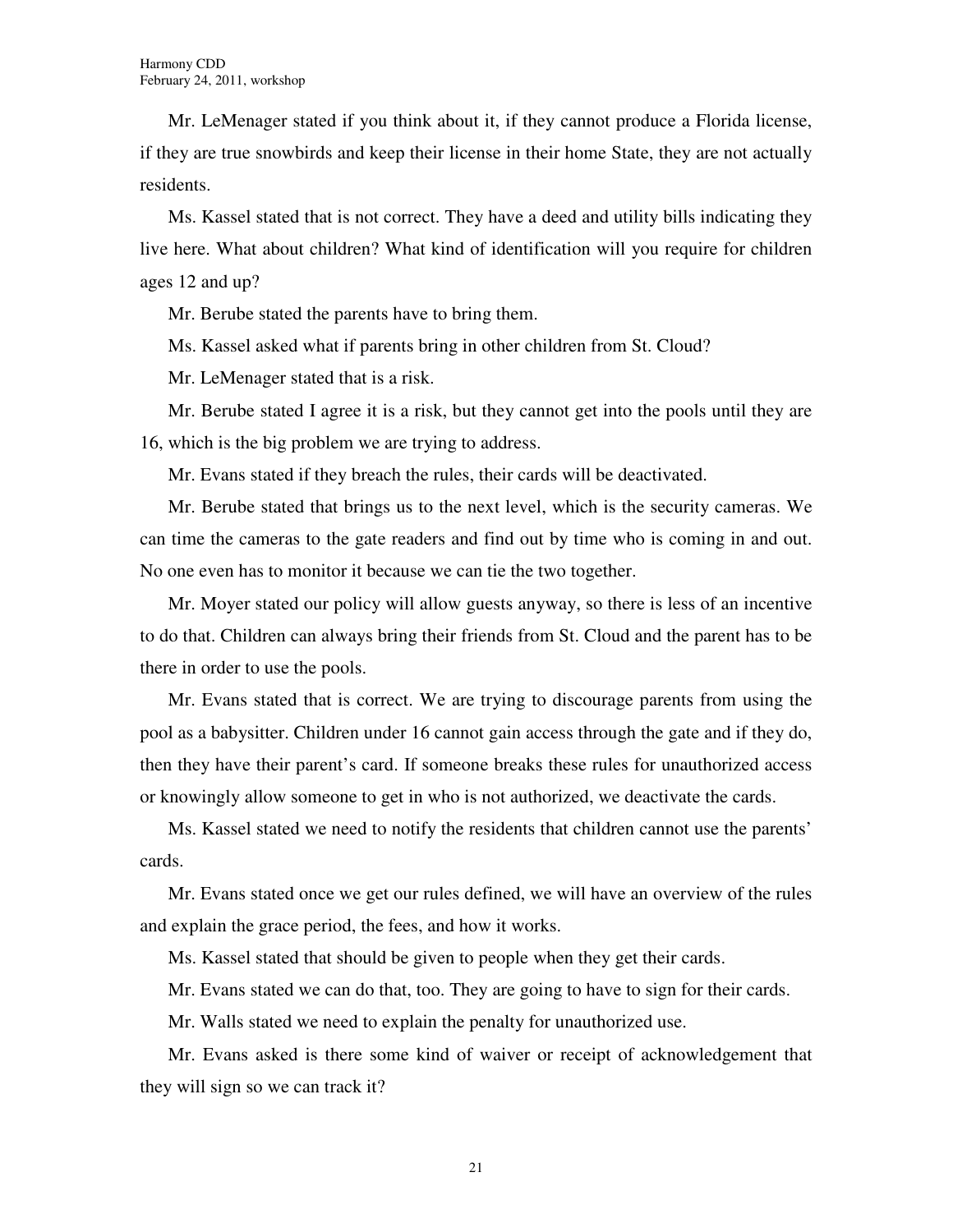Mr. Qualls stated yes. There is a requirement now in your current rules that an agreement must be signed before people can access the pool.

Mr. Berube stated there is a document that must be signed indicating you have received the keys and a waiver of liability and other documents. Most of that work is already done.

Mr. Qualls stated a lot of what you are doing is included in the rules. I think the way to implement the grace period is when you have the rule development workshop, choose an effective date that is at some date in the future. Then you have your policy which is being discussed today that up to that effective date when the rules are in effect, that will accomplish your grace period, and you will educate people about that through your policies.

Mr. Evans stated upon the effective date, all the rules go into effect. We need to say that on the effective date, the grace period begins. Otherwise, we have no rules during our grace period. If you start the procedure and you have a grace period, and then your effective date is after that, then these new rules that we will be implementing will not be applicable. The effective date is when these rules apply; however, at the discretion of the Board, we will offer a grace period. The only rule we are changing is economics. We are just saying that we will not charge any fees for the first 30 days. After that 30 days, nothing changes at all. The only thing that changes during the first 30 days is the price, and then we are consistent throughout the rules.

Mr. LeMenager stated it sounds like we want to make this effective April 1, 2011, because we are going to issue cards prior to May 1, 2011. We will have a period of dual access.

Mr. Qualls stated this is a policy workshop. There is no authority in Chapter 190, Florida Statutes, to enforce policy. After you have this policy, then you have to go through a rule development workshop that is advertised and the public is allowed to review a draft of the rules and comment on the rules, followed by a rulemaking hearing. After the rulemaking hearing, then the rules go into effect. We are looking at a minimum of 30 days.

Mr. Evans stated maybe not because we already have rules in place that address use, children and specific ages. Does the power governing the access need to be done by rule or can it be a policy?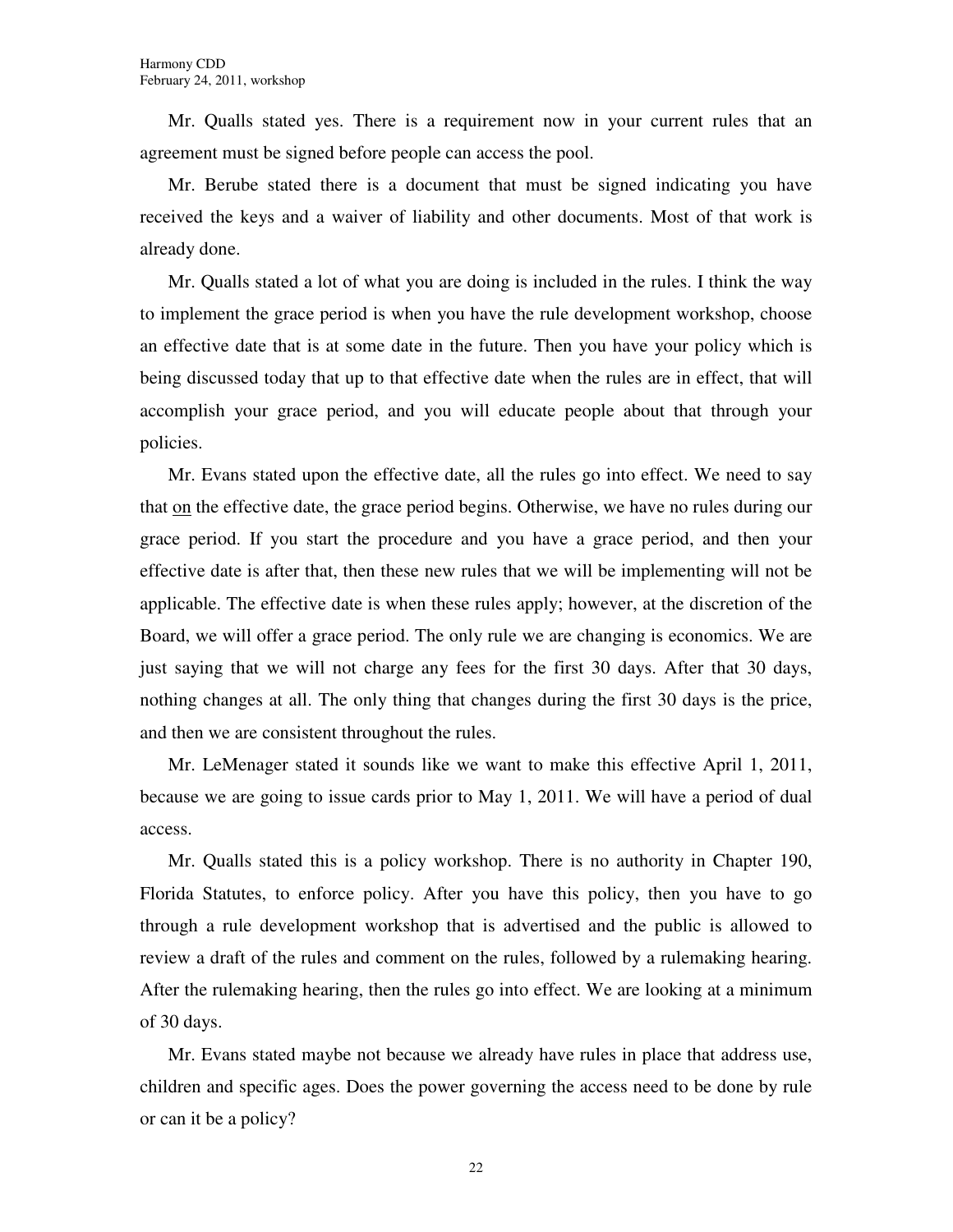Mr. Qualls stated it needs to be a rule. If you want a Statute citation giving you the authority to enforce this, then it needs to be adopted by rule. There is nothing in Chapter 190, Florida Statutes, that gives you any authority to enforce a policy.

Mr. Evans stated a rule is necessary for the enforcement procedure.

Ms. Kassel asked what are we changing related to the rules?

Mr. Qualls stated not very much. You are increasing the number of access cards. The rules already address children but we will clarify that to be 12 and under. Even if you want to make one change, it has to go through a rule development workshop and rulemaking hearing.

Mr. Berube asked what constitutes resident identification? Adults should have a driver's license or a Florida State-issued identification.

Ms. Kassel stated not necessarily. They will have a deed. They may be home owners here but this is not their primary residence.

Mr. Berube asked what about two utility bills?

Mr. Walls stated you may own a house here but reside in Michigan.

Mr. Evans stated we need proof of ownership or residency.

Mr. Berube stated that needs to be defined, also, because someone has to administer this program. Someone could simply want to provide a business card that they had printed at Staples.

Mr. Evans stated that is not proof of ownership or residency.

Mr. Berube asked what is?

Ms. Kassel stated a driver's license, a deed, utility bills, passport, or a copy of the lease.

Mr. Qualls stated there is a big difference between ownership and residency. Case law shows that residency is made up of a variety of factors. In order to prove residency, you need several things that link you to a specific place. Such items include a driver's license, voter registration, and things of that nature. Ownership can be proved simply through a deed.

Mr. LeMenager stated we do not give things to owners; we give things to residents.

Mr. Berube stated we can receive any combination of two things, including a driver's license, two utility bills, a copy of the lease, or a deed. As far as children, do they all get a school-issued identification card?

23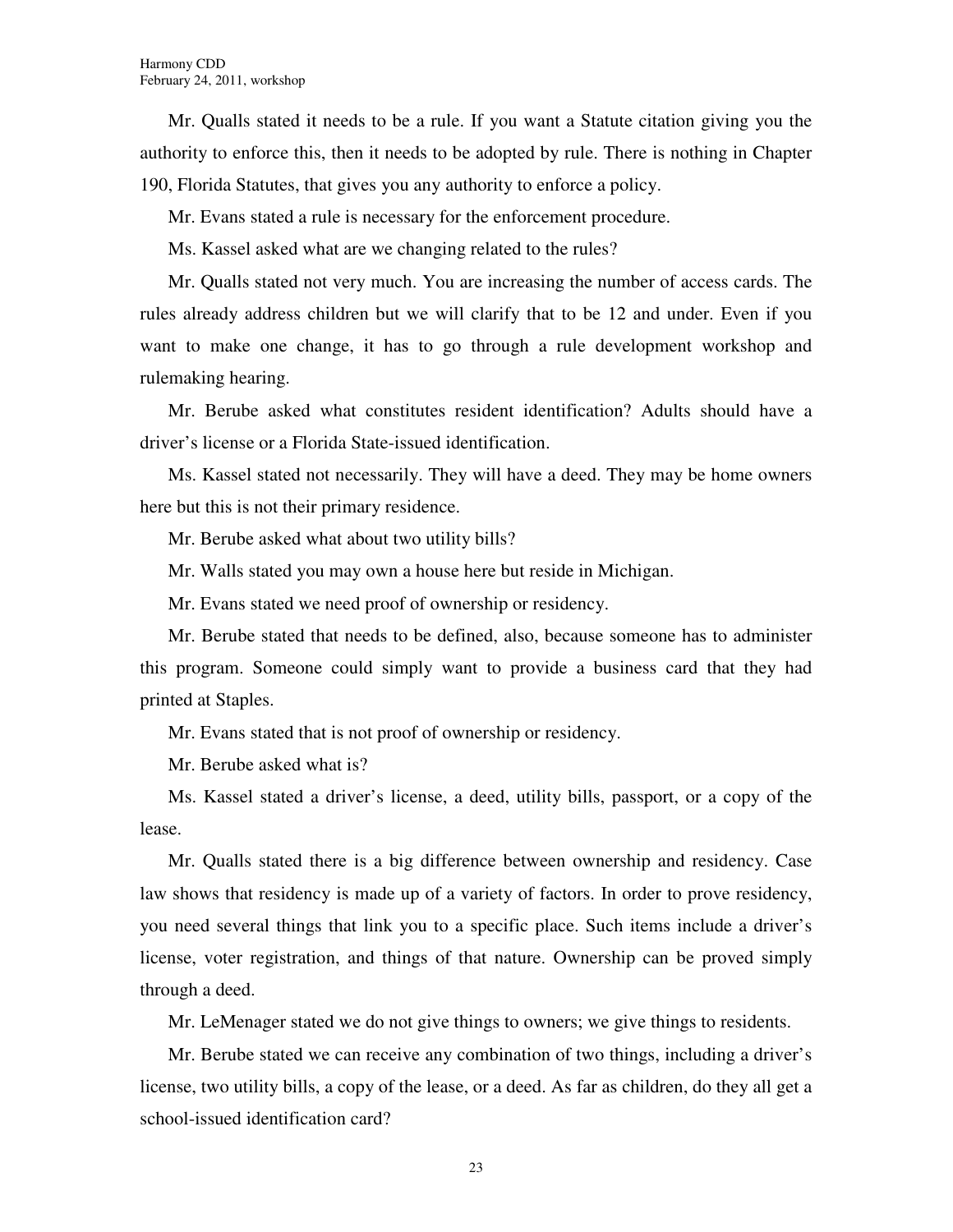Mr. LeMenager stated yes.

Mr. Berube stated we can ask for the school identification.

Mr. Moyer stated they will not have that if they are home schooled.

Mr. Evans stated I would like to address Mr. LeMenager's comment about residency and that we are not issuing cards to owners but only to residents. If you own property here but live in Michigan and come to Harmony during the summer, you still have all the rights and privileges of access, even if you are not a full-time resident. To vote for members of this Board in the elections, you must be a full-time resident. To have rights and privileges within this District is based on property ownership.

Mr. Qualls stated that is correct. If you want to leave it at residents, then we simply define what this Board means by resident. We will lessen the standard for what case law would define.

Mr. Evans stated I am not looking for a legal definition of residency. There are two classes of people that can receive cards. If you own property in Harmony, you will get a card. It is a cumulative total after this grace period. If residents own a home here but live primarily in Michigan, anyone who lives in their home in Harmony can get access cards. One class is the owner including out-of-State owners, and the second class is a local tenant. The owner can provide proof of ownership by producing a tax bill. The tenant who is a resident living here can provide a copy of the lease and bring identification that he is the person named in the lease. Those are the only two other things you need. You must have a driver's license that says you are who you say you are. Then you need a tax bill or a deed, but a deed may not necessarily be current. I could have a deed even after I sold the property. We do not have to be too scientific, but there is easy information they can provide.

Mr. Qualls stated it can be one document or another.

Ms. Kassel stated it can be a passport, as well.

Mr. Evans stated that does not prove ownership. That just says you are who you say you are.

Ms. Kassel stated that can be for residents.

Mr. Evans stated you can write in your address in pencil on a passport.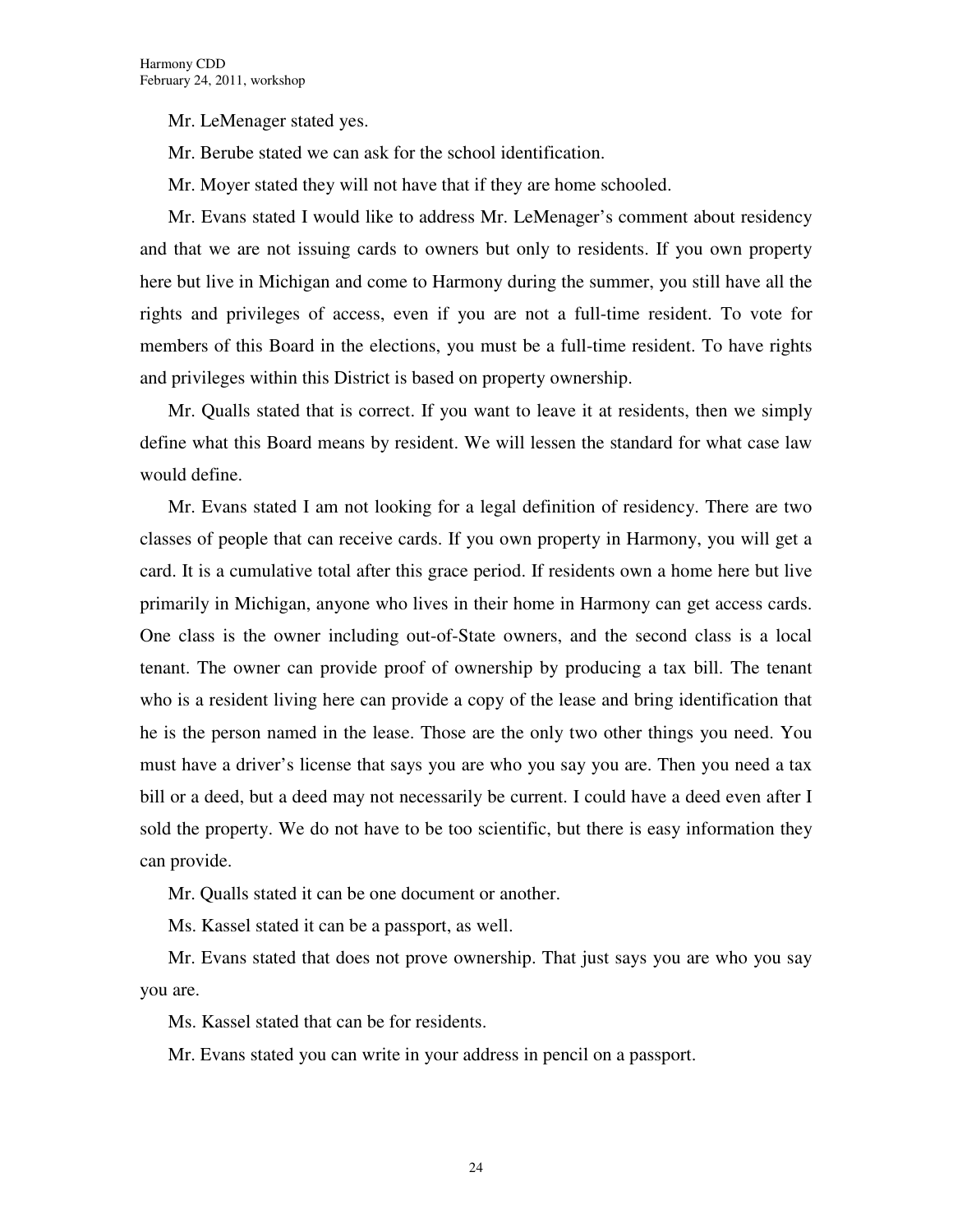Mr. LeMenager stated we are a simple CDD. There are rules for when you apply for your driver's license and other documents. What constitutes a residence? I am not sure why we are discussing this as a CDD.

Mr. Qualls stated the reason it is being discussed is, if you open it up only to residents, a lot of people would not qualify. It sounds like we want to address owners and renters as the class who get cards for free. Keep in mind that there is another set of rules for non-residents and non-home owners. Right now, the rules have a fee of \$1,000 that they need to pay to have access to the facilities. This is all regulating, not restricting access.

Mr. Evans asked do you have enough direction to draft the rules?

Mr. Qualls stated yes, especially with the good work that Mr. Haskett has done, as well as the minutes of this workshop. I will provide prior to the next meeting a redlined version of the rules and what we have changed for your review. This will be the starting point and there will be plenty of opportunity to change and edit it to your liking.

Mr. Moyer asked do we need a rule workshop as part of the rule development?

Mr. Qualls stated yes, if you want any ability to enforce these, there needs to be a rule.

Mr. Moyer stated we can have the rule development workshop the date of our March meeting and schedule the public hearing for the April meeting to adopt the rule. That will keep us on the basic schedule of May 1, 2011.

Mr. Qualls stated there is more advertising required for rulemaking, whereas a regular workshop is seven days in advance. Anything else you want to do in addition to those requirements is at the Board's discretion.

Mr. Berube stated I will include a section in the next Harmony Notes to alert people to the fact that we are discussing something, without giving any specificity.

Mr. LeMenager asked should we advertise the proposed new rule?

Mr. Berube stated I do not want to provide it as firm policy yet because we do not know. To get an article in for the May issue, the deadline is April 7, 2011. We will have had our rule workshop by that time, and the next issue will provide the details. In two or three consecutive articles, they will know what is coming and what the timeframes are. That one-month delay is tough.